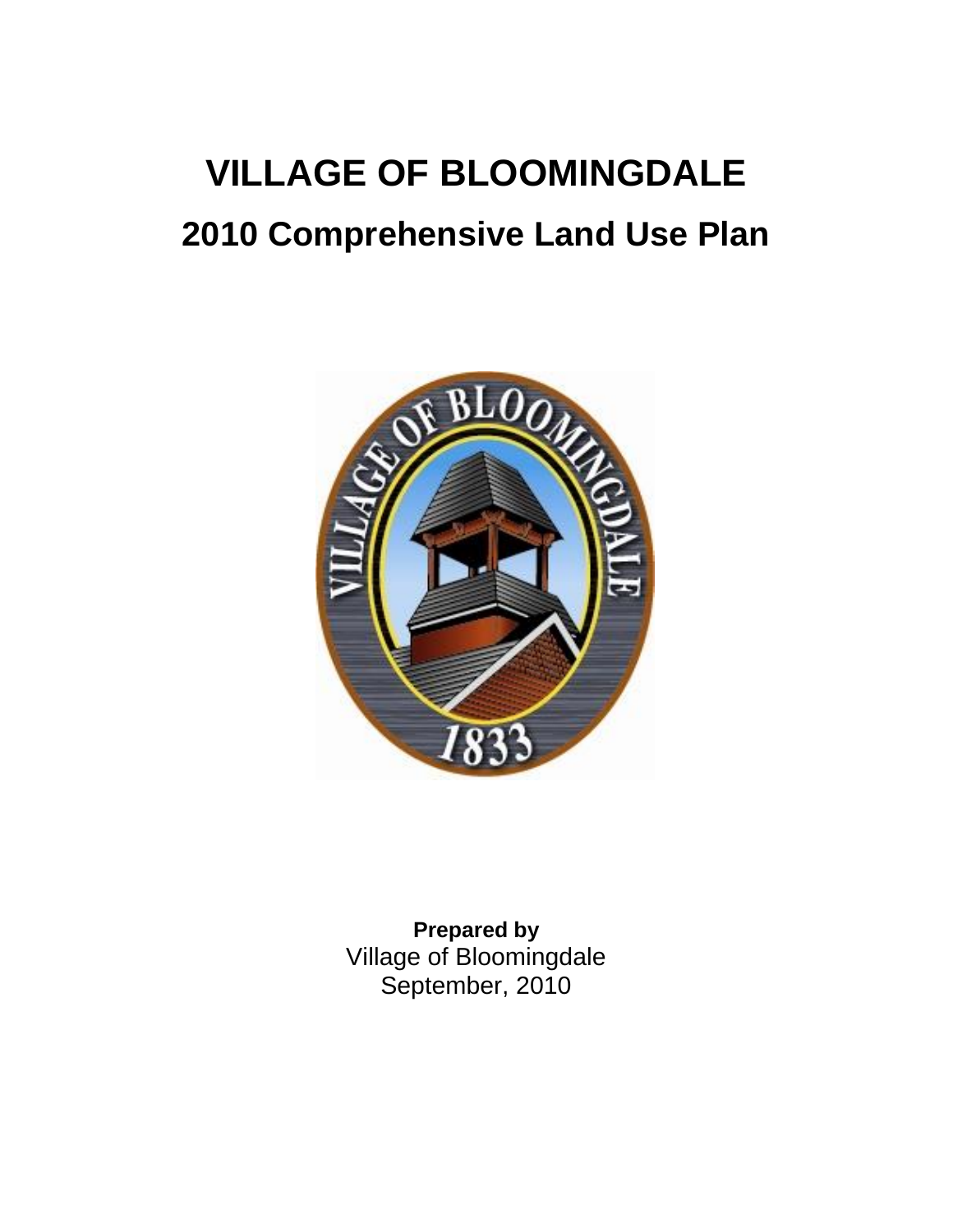## **VILLAGE OF BLOOMINGDALE 2010 COMPREHENSIVE LAND USE PLAN**

**Robert G. Iden, Village President Susan L. Bartucci, Village Clerk**

**Village Board of Trustees:**

**William Bolen Robert Czernek Jeffery T. Dolce James M. Gebis James E. King Judi Von Huben**

**Village Plan Commission:**

**J. Thomas Brice, Chairman Kelley Edmier Len Jaster Dan Hauser Ron Fangusaro Guy Sanalitro Dr. Alex A. Zevan, III**

**Village Administrator: Daniel C. Wennerholm**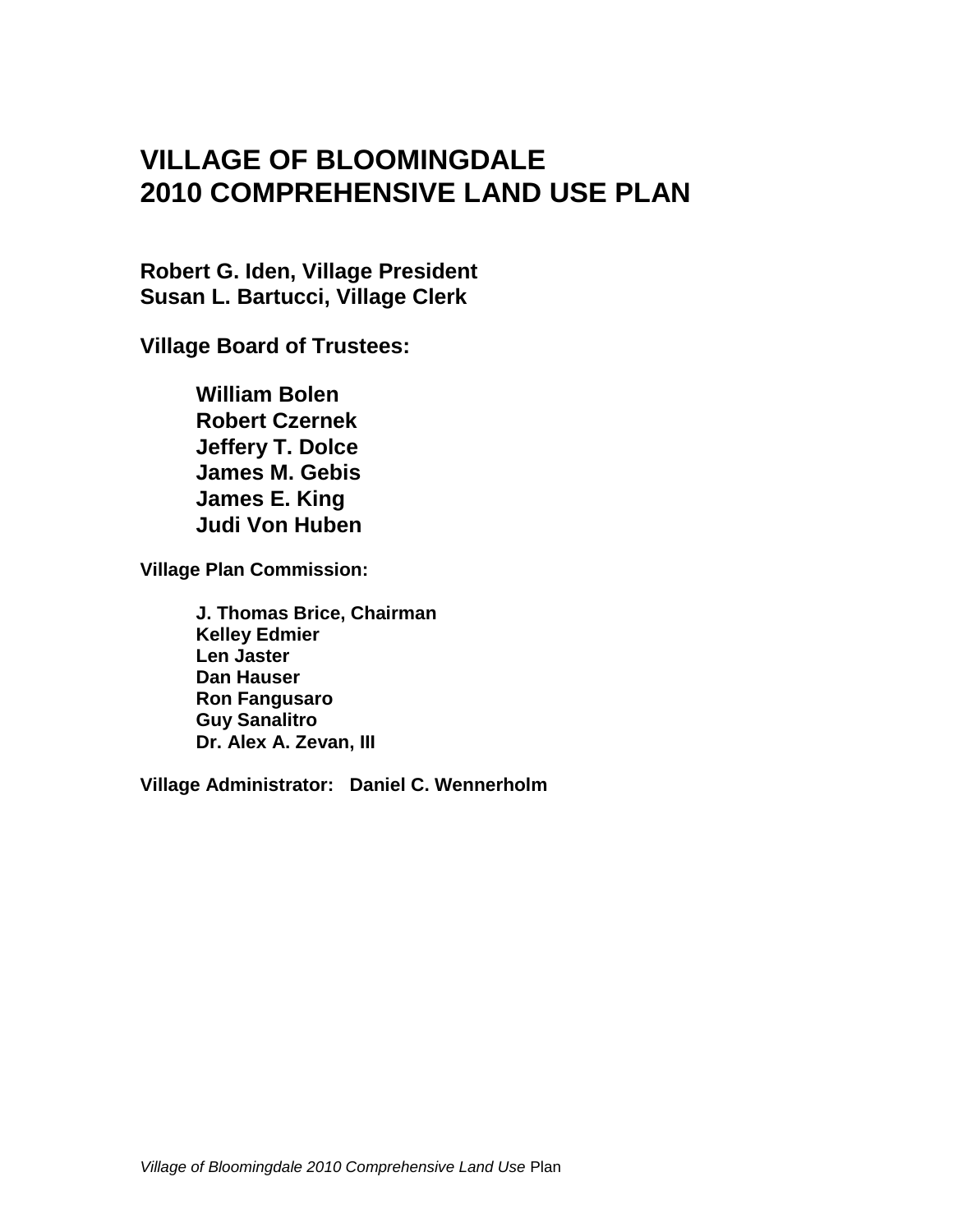## **TABLE OF CONTENTS**

| Ш.       | HISTORICAL CONTEXT FOR ZONING AND COMPREHENSIVE PLANNING IN        |
|----------|--------------------------------------------------------------------|
|          |                                                                    |
|          |                                                                    |
|          |                                                                    |
| III.     | DEVELOPMENTS AND CHALLENGES SINCE THE 1998 COMPREHENSIVE           |
|          | A. Major Commercial and Retail Development since 1998 - Trends and |
|          |                                                                    |
| 1.       |                                                                    |
| 2.<br>3. |                                                                    |
| 4.       |                                                                    |
| 5.       |                                                                    |
|          |                                                                    |
| 1.       |                                                                    |
| 2.       |                                                                    |
|          |                                                                    |
|          |                                                                    |
|          |                                                                    |
| 1.       |                                                                    |
| 2.       |                                                                    |
| 3.       |                                                                    |
| IV.      | LOOKING FORWARD: GOALS AND OBJECTIVES  16                          |
|          |                                                                    |
|          |                                                                    |
|          |                                                                    |
|          |                                                                    |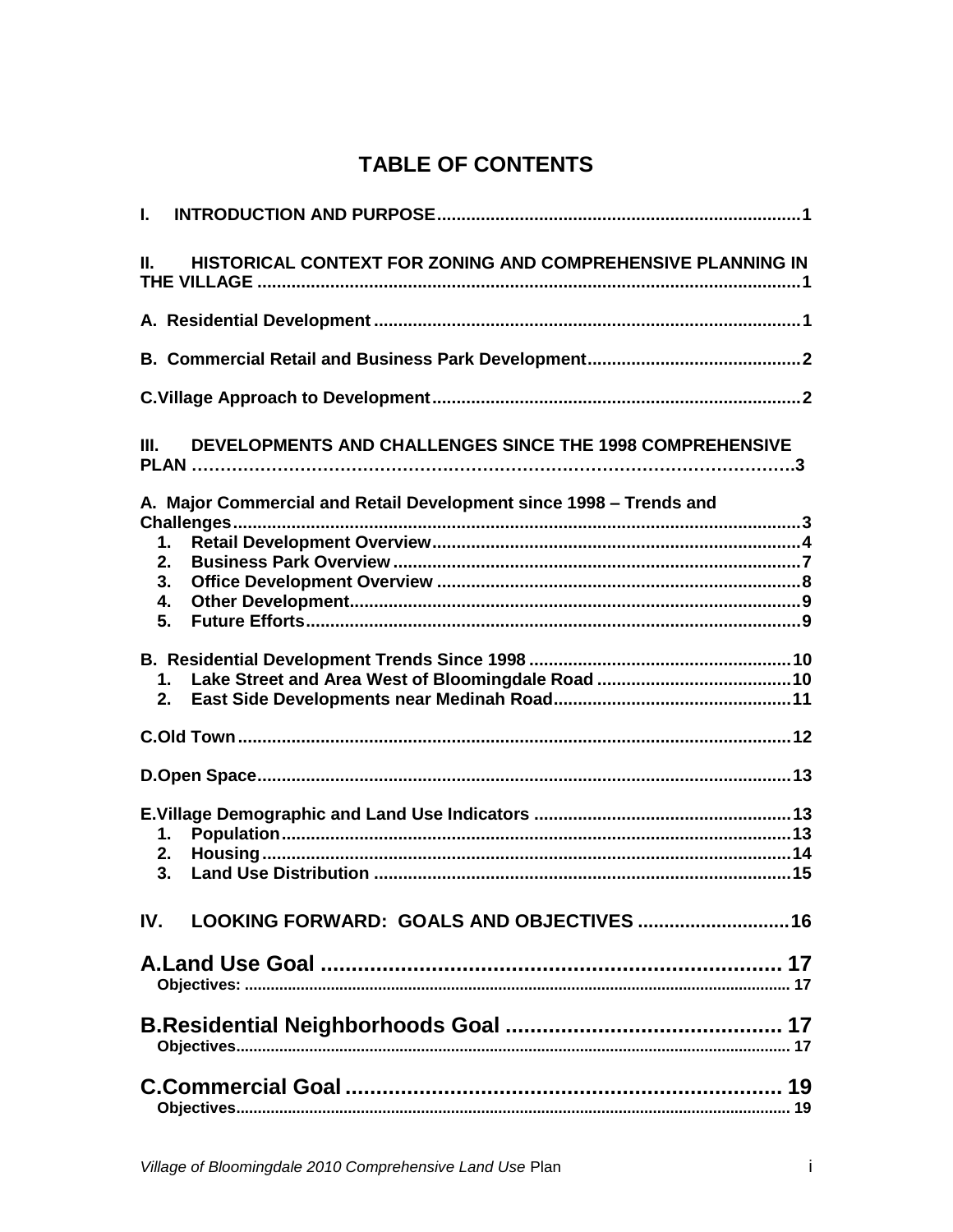| D.Light Industrial and Business Parks Goal  21                |  |
|---------------------------------------------------------------|--|
| E.Parks, Recreation, Open Space and Natural Resources Goal 21 |  |
|                                                               |  |
|                                                               |  |
| V. SPECIFIC RECOMMENDATIONS FOR STRATEGIC LOCATIONS 23        |  |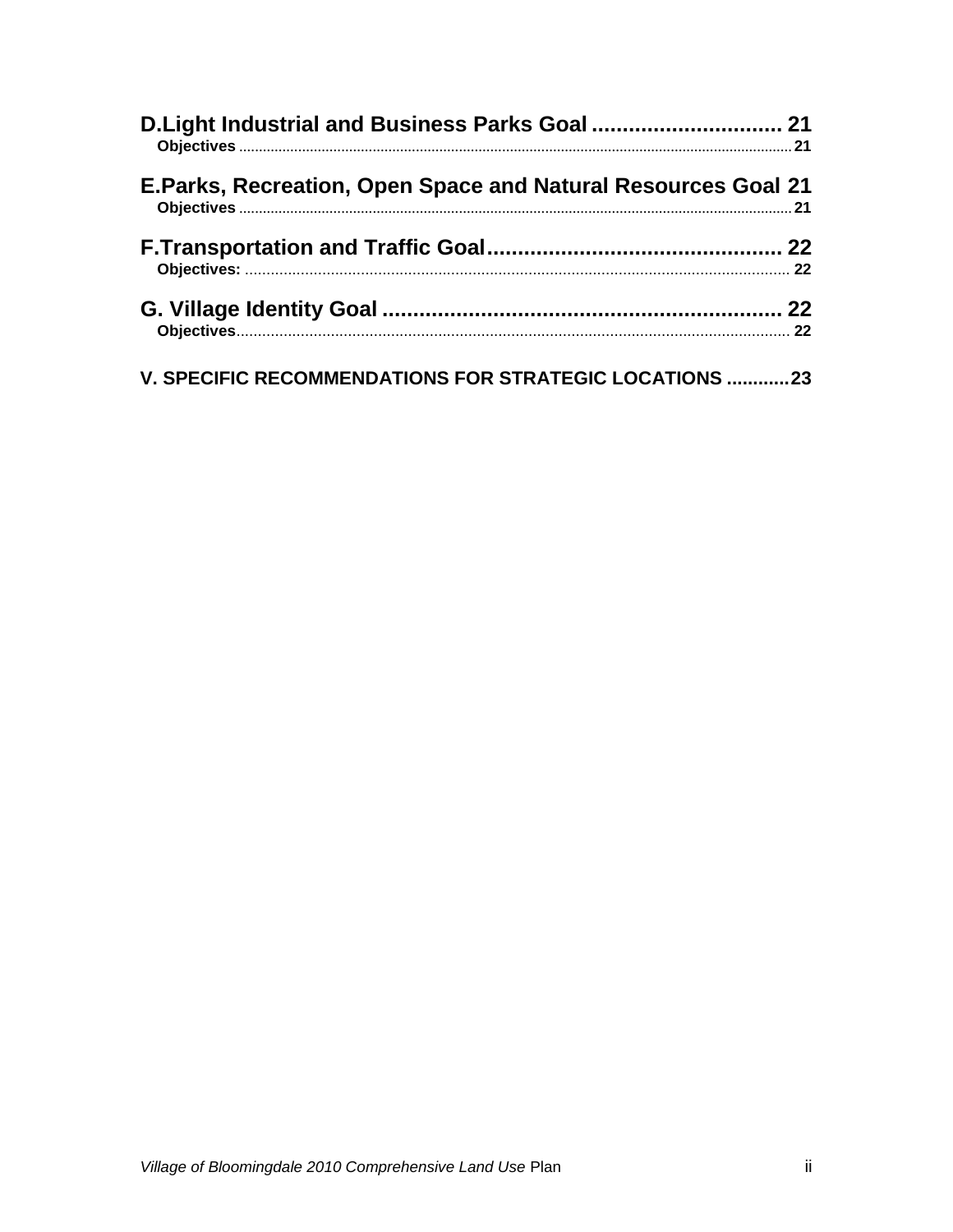### **VILLAGE OF BLOOMINGDALE 2010 COMPREHENSIVE LAND USE PLAN**

#### <span id="page-4-0"></span>**I. INTRODUCTION AND PURPOSE**

The Village of Bloomingdale regards its Comprehensive Plan as a dynamic statement of the Village's character, goals, and identity, establishing its niche as a high quality suburban environment, with a diverse housing stock, ample commercial, especially retail destinations, and a solid business environment. It is a component of every discussion involving development within the Bloomingdale corporate boundaries. The "Comp Plan" has been modified and updated routinely since the adoption of the Village's current zoning ordinance in 1969. In discussions with developers, during preparation of staff reports and Findings, the recommendations of the Comprehensive Plan and the need to comply with them are always encouraged. Careful study and deliberation is required when a development may not conform to those recommendations. Given that the most recent comprehensive plan dates to 1998, and given substantial and significant development which has occurred in the interim, it is appropriate to re-examine those recommendations in light of the current development context, land use practices and trends to put forth a new 2010 Comprehensive Plan.

The 2010 Plan will first provide a brief overview of the history of development in the Village to promote an understanding of Bloomingdale's land use patterns and spatial distribution of growth. It will next provide an overview of key events and trends in development since the 1998 Plan. Third, the Plan will state overall goals for land use development, organized along functional development categories. Finally, the Plan provides some analysis to what has been identified as Strategic Locations in the Village, and specific recommendations of each of these 21 areas.

#### <span id="page-4-1"></span>**II. HISTORICAL CONTEXT FOR ZONING AND COMPREHENSIVE PLANNING IN THE VILLAGE**

#### <span id="page-4-2"></span>**A. Residential Development**

Although the Village of Bloomingdale was established in 1833, it functioned as a crossroads for nearby farmers and a way-station into the City of Chicago on Lake Street until well into the  $20<sup>th</sup>$  Century. After World War II, it became a full participant in the suburban building boom. Young families found the community conveniently located, with abundant amenities, good schools, and a quality housing stock to accommodate their growing households.

With just over 1200 persons in 1960, explosive growth occurred in the 1970's, with the Village's population increasing more than four-fold from 2,974 persons in 1970 to 12,659 persons in 1980. From 1980 to 2000, the population increased nearly 75 percent with the addition of another 10,000 persons, to about 22,000 persons. The special census taken in 2007 shows Bloomingdale with 22,854 persons.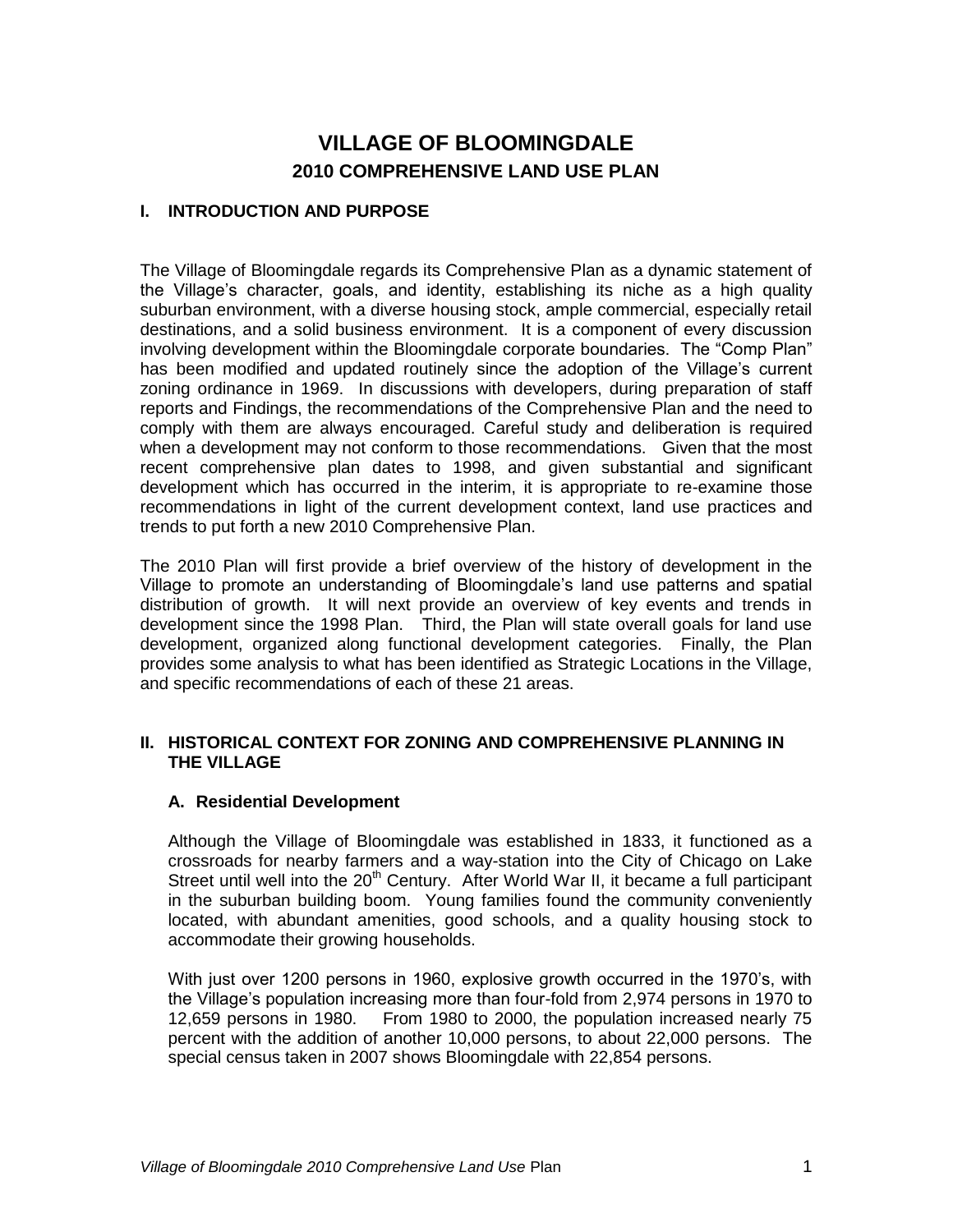The earliest residential development occurred east of Bloomingdale Road with a diverse mixture of brick ranch homes and spit levels, with the Suncrest Highlands development covering a large portion of this area. Later townhomes were added along Edgewater and Glen Ellyn, along with the Deer Glen apartments on the far southeastern edge of the Village. With the Indian Lakes Estates development in the late 1960's, the Village's center of gravity shifted westward. Larger ranches and some two story homes on larger lots added diversity to the Village's housing stock. Almost all of the housing development since 1990 has occurred near or west of Springfield Drive, with a mix of townhomes and single family. Apartment homes, some of which have converted to condominiums, were developed near Stratford Square Mall, near Gary and Schick, and near Springfield south of Butterfield Road.

The opening of Stratford Square Mall in 1981, along the western edge of the Village, helped spur substantial new residential and commercial development in that vicinity.

#### <span id="page-5-0"></span>**B. Commercial Retail and Business Park Development**

Prior to the 1970's, the Village's commercial base consisted of scattered commercial businesses along Lake Street and Army Trail Road. These two arterials, along with Gary Avenue became important corridors with the completion of I-355 and the Elgin O'Hare Expressway. The Village's western borders expanded to Gary Avenue with the annexation of over 800 acres extending form Lake Street on the north to Army Trail Road on the south, and the designation of this large area as the Planned Unit Development District of 200 Acres or Moore in 1979. This district paved the way for the development of Stratford Square Mall, with over 1.3 Million square feet of retail space. Two other major retail developments, with "big box" anchors soon followed. Bloomingdale Court was annexed in 1986, along the south side of Army Trail Road. Stratford Promenade, now Stratford Crossing, and part of the annexation that included Covington, was annexed in 1987.

The Village also sought to provide a high quality business environment with the development of several business parks. First among these was the previously mentioned Covington Corporate Center. Another business park area has been developed south of Army Trail Road, west of Schmale Road.

In the early 1990's, a major annexation extending northward from Army Trail Road resulted in the development of the Pro Logis Business Park.

#### <span id="page-5-1"></span>**C. Village Approach to Development**

As the pace, quantity and extent of both residential and commercial development increased, the Village brought to bear a thorough, consistent approach to reviewing specific projects, which allowed the Village to ensure that major priorities had been addressed in planning and implementation, as well as consistency with the zoning ordinance.

Revisions enacted in 1990 to the Off Street Loading and Off Street Parking portion of the zoning ordinance, also referred to as Article 11, established requirements for landscaping and setbacks for pavement and parking, as well as photometric limitations for parking lots. More significant, in 1994 the "Development and Site Plan Review Ordinance" became Article 17 of the Village zoning ordinance. This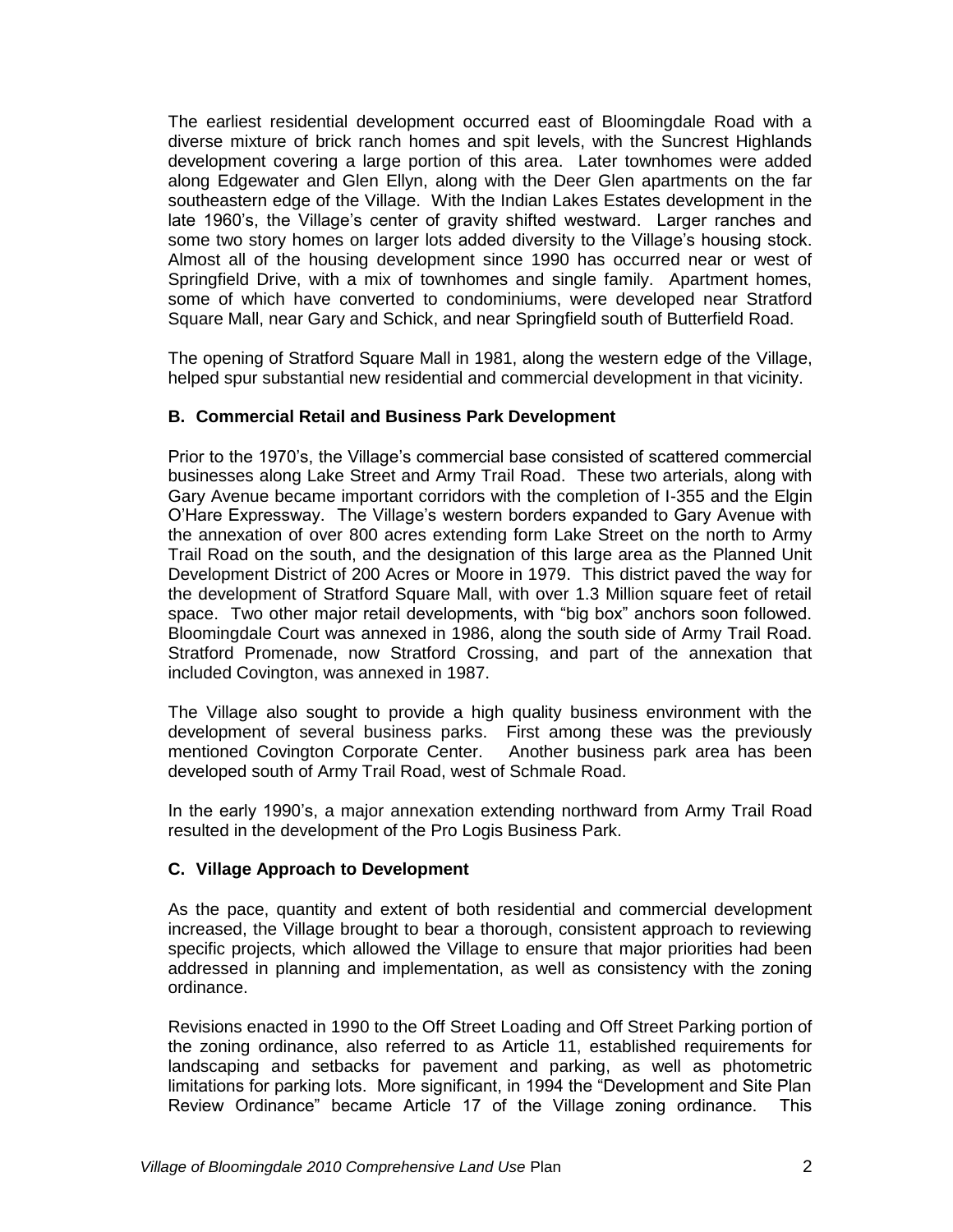ordinance established minimum standards for all major exterior components of a development site plan, including site lay-out, circulation, lighting, building materials, landscaping, buffer areas, etc. In 1996 the Village approved a formalized approach to tree preservation and replacement, which became Article 16 of the zoning ordinance. The concepts, along with specific standards reinforcing them were reflected in the 1998 Comprehensive plan, including area-specific development recommendations.

#### <span id="page-6-0"></span>**III. DEVELOPMENTS AND CHALLENGES SINCE THE 1998 COMPREHENSIVE PLAN**

The 1998 Comprehensive Plan was an update of the 1995 Comprehensive Plan. Drawing heavily on the 1995 Plan, the 1998 Plan established general development goals organized in functional categories. The goals were then applied to geographic areas. These included eighteen Key Development Areas, and fifteen Non-Key Development Areas. For each of these locations, the plan identified one or more appropriate land uses, recommended densities, and described development objectives, if needed. In evaluating geographic areas for the 2010 Comprehensive Plan, an assessment was made of the previous areas of emphasis, and development which may have occurred in those areas.

It is also important to review other major developments in the Village since 1998, including patterns of population growth, land use, and changes in the Village's housing stock as part of recommending areas of emphasis for the 2010 Plan.

#### <span id="page-6-1"></span>**A. Major Commercial and Retail Development since 1998 – Trends and Challenges**

Establishing and maintaining vibrant commercial and retail destinations continue to be a priority for the Village. Following is a brief overview of distinct geographic areas, including anticipated development the Village believes will have a positive impact on surrounding properties and its overall economic base. A significant aspect of recent development activity is the number of new restaurants seeking to locate in the Village, including fast casual, nationally recognized franchises, and locally owned family style, sit-down dining establishments. The influx reflects the strong demographics of the Village resident population as well as the substantial daytime population working in the Village's office districts and business parks. These new businesses are expected to reinforce the existing commercial and retail base and help attract other new business as well.

Despite the recent successes with restaurants, there is no question that the future of retail in general, and the role it will play as a dominant land use in the Village and major generator of revenue for Village services is evolving. Although the cause of these changes are well known, including the growing role of on-line retailing, the worldwide economic downtown affecting demand, and changing patterns of consumption, the ultimate resolution is likely to remain uncertain for some time. The Village has already adjusted to changing retail land use patterns over the last ten years as buildings formerly occupied by retail stores have been transformed to offices, frequently medical offices. Stratford Square has likewise adjusted with the leasing of some of the smaller stores to non retail tenants, such as cosmetic procedures and therapeutic massage.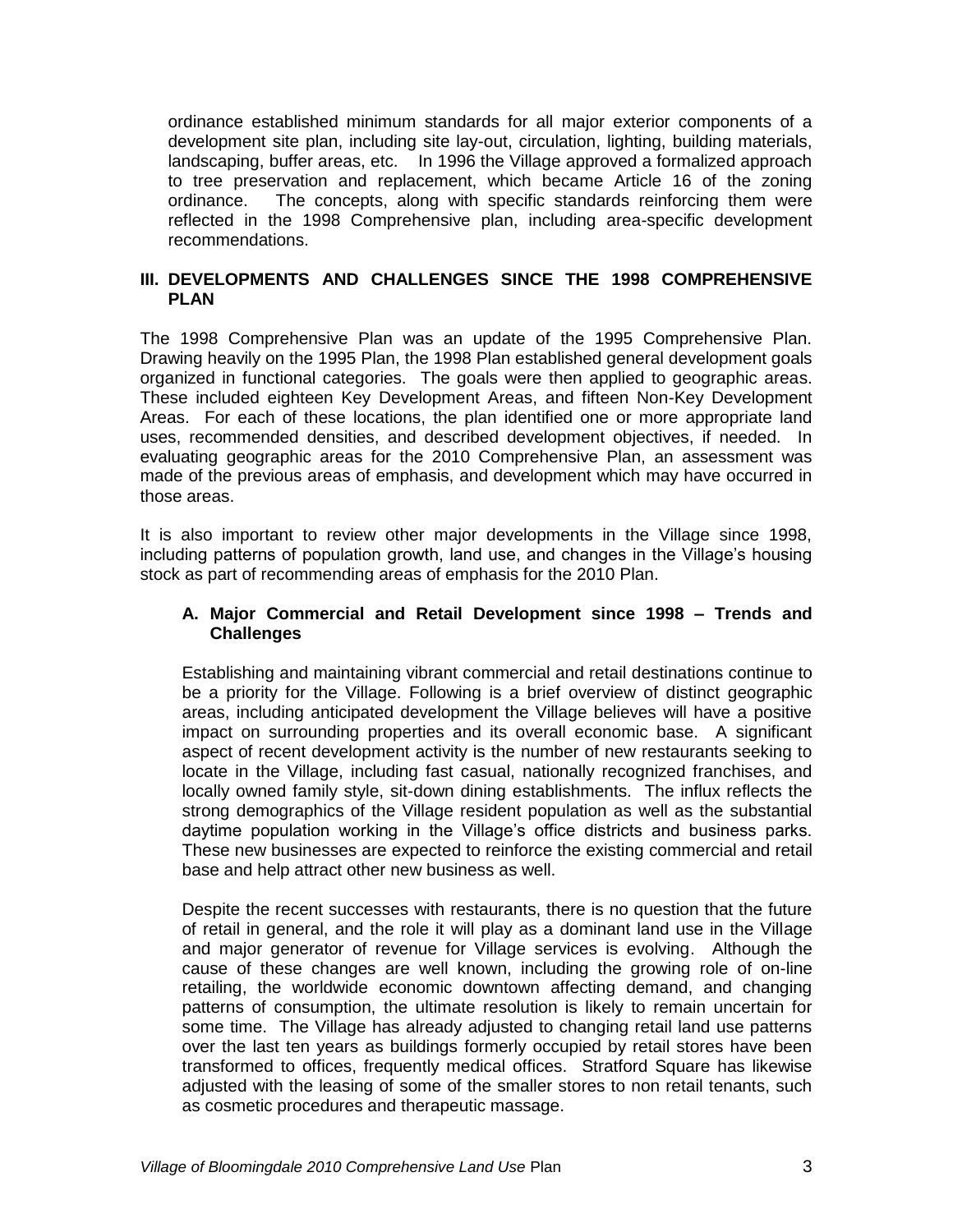Co-incident with the struggles facing traditional retail uses in the Village is the increased interest observed in medical and quasi-medical uses. In recent years the Village has experienced a substantial increase in special use permits for therapeutic massage establishments, located in spaces formerly occupied by retail tenants. Businesses which provide non-invasive cosmetic procedures have become popular businesses in certain retail locations, including the Mall. Some of the less intensive cosmetic treatment uses have also combined with more traditional medical and chiropractic practices, and may also include holistic health therapies to offer "med spas," or "wellness centers." Businesses which provide sports rehabilitation and physical therapy have proliferated, and increasingly are found in retail locations.

It will remain the core responsibility of owners of commercial property of all kinds, including retail, office, service, and business parks to keep their properties occupied with viable tenants and well maintained. As the Village economic infrastructure has aged since the last comprehensive plan, there is the additional challenge of maintaining street-scapes which present a fresh face to major arterials with appealing terminated vistas. Landscaping which has matured, and in many locations become overgrown, would benefit from careful pruning to accomplish their original objective of screening cars in parking lots, while offering full exposure to the shops and businesses behind it. Where necessary, facades should be upgraded to reflect the best elements of contemporary styles, while remaining consistent with the architectural character of a given area.

#### <span id="page-7-0"></span>**1. Retail Development Overview**

**Stratford Square Mall --** Identified as a "Super Regional Mall" by DuPage County, with 1.3 million square feet of gross leasable area, it contains five major department stores, including Macy's and Carson Pirie Scott. The 16 screen theatre complex which opened in 2007 continues to provide state-ofthe-art cinema to the Bloomingdale trade area. Funds raised through a business district sales tax approved for the mall have been used to complete identity and common area improvements, specifically lighting, and have also allowed for the interior renovation of the JC Penney anchor.

Feldman Properties, the owners of the mall, continues to implement their plan, starting with Red Robin in 2007 and continuing with Ballydoyle and Orchid, to establish several large family oriented restaurants which, along with the theatres, are expected to generate traffic and demand for retail tenants.

The **Central Army Trail Road Corridor** includes several distinct retail concentrations. Along the south side of this arterial are located the Bloomingdale Court Shopping Center, between Springfield Drive and Schmale Road, and the Bloomingdale Square Shopping Center west of Springfield Drive. On the north side of Army Trail Road are two retail concentrations, with the Courtyard at Stratford between Butterfield Drive and Springfield Drive, and the InSite development, (formerly Tower Records) between Springfield and Knollwood.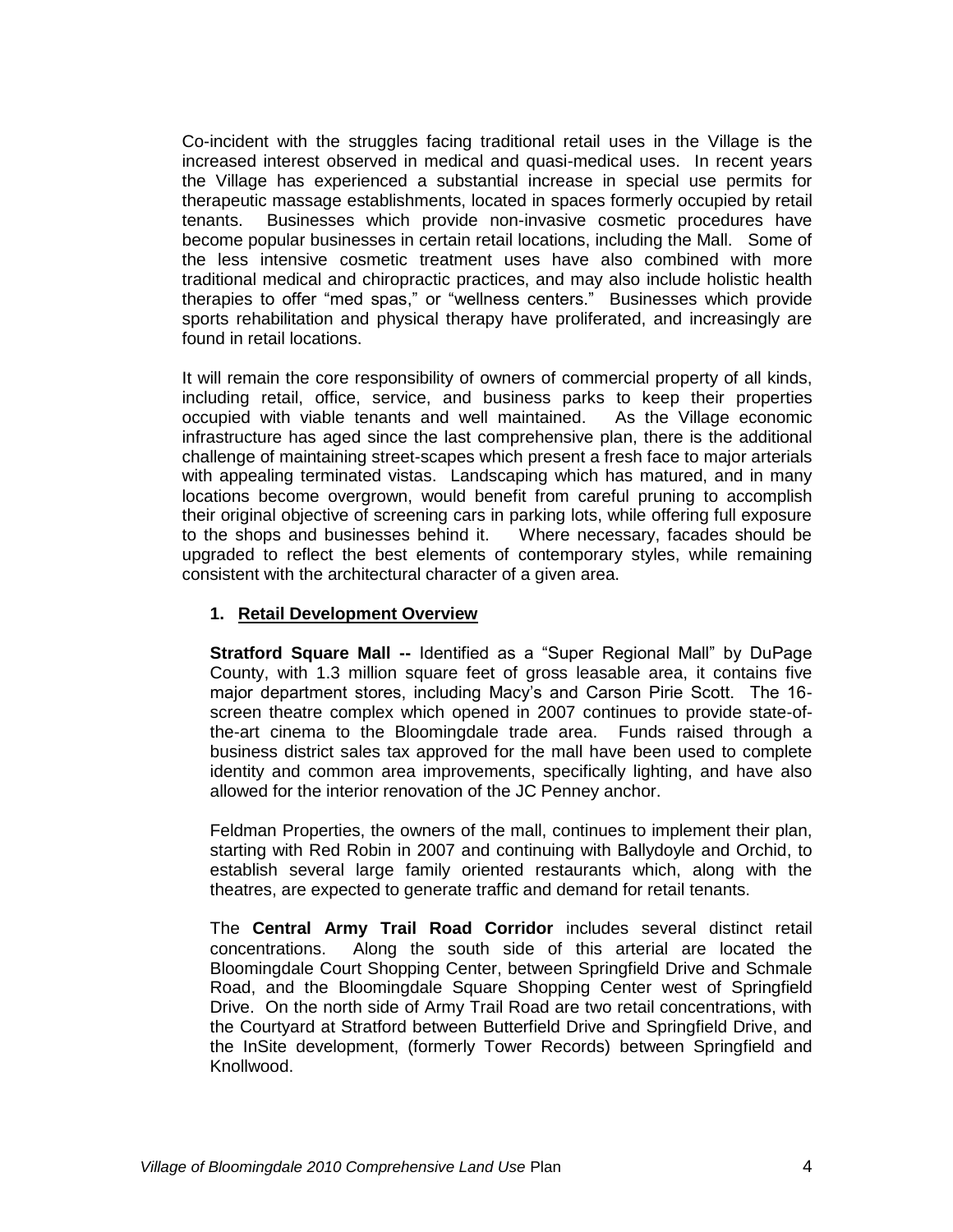

 Insite Development – formerly Tower Records – 383 Army Trail Rd. Central Army Trail Road retail development – opened in 2009

The Bloomingdale Court Shopping Center, with over 600,000 square feet of gross leasable area, has adapted to changing retail trends as Franks Garden Center closed, was demolished, and replaced by Dicks Sporting Goods. The area formerly occupied by Marshalls became the new home for Joann's Fabrics and Crafts. Several new eateries transformed the western portion of Bloomingdale Court, (previously known as the "Fashion Center"), including Fox and Hounds, Panera, and Potbelly Sandwich. The long vacant Lone Star Steakhouse outlot was acquired and recently opened as a locally owned Anyway's Pub. Of greatest significance, however, is the recent approval of a 66,000 square foot expansion to the Walmart Store, to allow it to provide a full service grocery operation.

On the north side of Army Trail Road, the Tower Records store, which had been vacant for several years, was demolished and replaced with two multitenant retail buildings, containing a Qdoba and Five Guys Burgers and Fries. These two restaurants, as well as Panera, Potbelly, and Chipotle in Bloomingdale Square provide outdoor dining in warm weather months.

**West Army Trail Road –** Prior to the 1998 Comprehensive Plan, the Village's retail presence stopped at Gary. However, in 2001, parcels previously planned for business park development in the ProLogis Business Park at Madsen Drive were approved for retail use. Costco opened, with 150,000 square feet of space in late 2001, and Staples opened several years later. There is additional undeveloped land in this vicinity that also offers retail potential.

**Gary Avenue Corridor -** Located along the west side of Gary Avenue are three distinct retail concentrations: (1) North of Schick Road, (2) Stratford Crossing – between Schick Road and Camden, and (3) South of Camden.

For the area **north of Schick Road**, the Village benefitted from the addition of 222,000 square feet of retail space with the Meijer Store,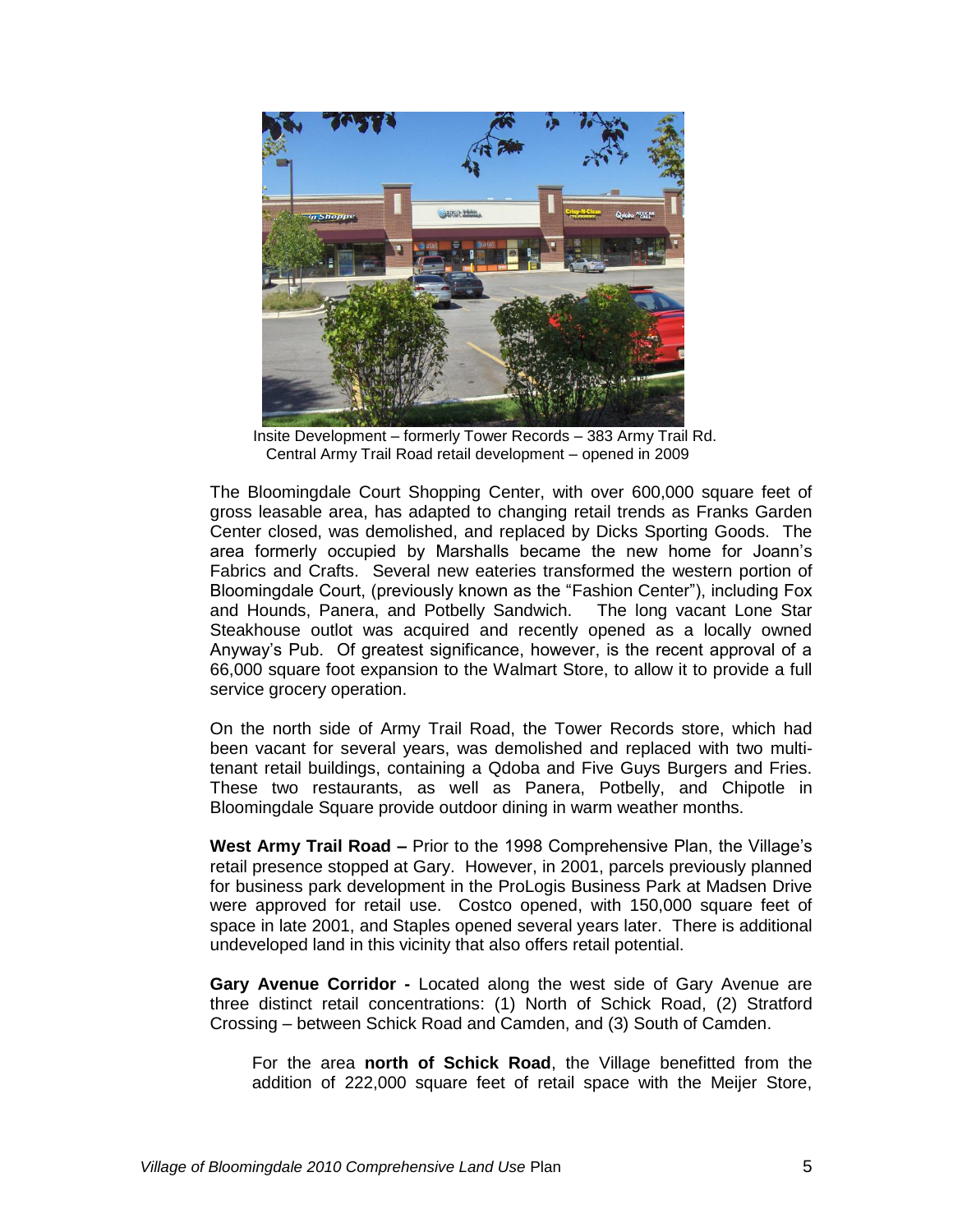which opened in 2005. The area also contains several outlots with retail development potential.

The center formerly known as Stratford Plaza experienced a change of ownership and was renamed **Stratford Crossing**. Major anchors include a grocery store, recently transformed to a more upscale lifestyle format, discount department store, and other major tenants. The ownership, which acquired the property in 2006 has steadily invested in property upkeep, landscaping, and signage to freshen the appearance of this center.

**South of Camden Drive**, a Barnes and Noble anchors a smaller retail concentration, adjacent to a major fitness facility with nearly 90,000 square feet on two levels.



 West Army Trail Retail node: Costco Wholesale, 505 W. Army Trail Road, opened in 2001

**The Lake Street Corridor** at its intersection with Springfield Drive serves as the northwestern gateway into the Village at one end, and, at the intersection with Medinah Road forms the northeastern entry at the other. Several retail nodes are found at key intersections.

At Lake Street's intersection Ridge Avenue, extending eastward to Circle Drive are several retail locations. By far the largest is the **Springbrook Shopping Center**, on the south side of Lake Street, with 186,000 square feet on 24 acres. The in-line stores consist of many independently and locally owned retail and restaurant establishments, including a Caputos, Spring Wine and Spirits, three eateries, and a Polish specialty foods store. On the north side of Lake Street, the Dunkin Donuts store was renovated, and the long vacant Wags restaurant was redeveloped for a Dino's Café.

Of concern is the node at the northeast corner of Lake Street and Circle Drive, with the vacant fabricating building at 7 North Circle, the long vacant Shell Gas Station, and the strip retail center to the east. All three of these properties face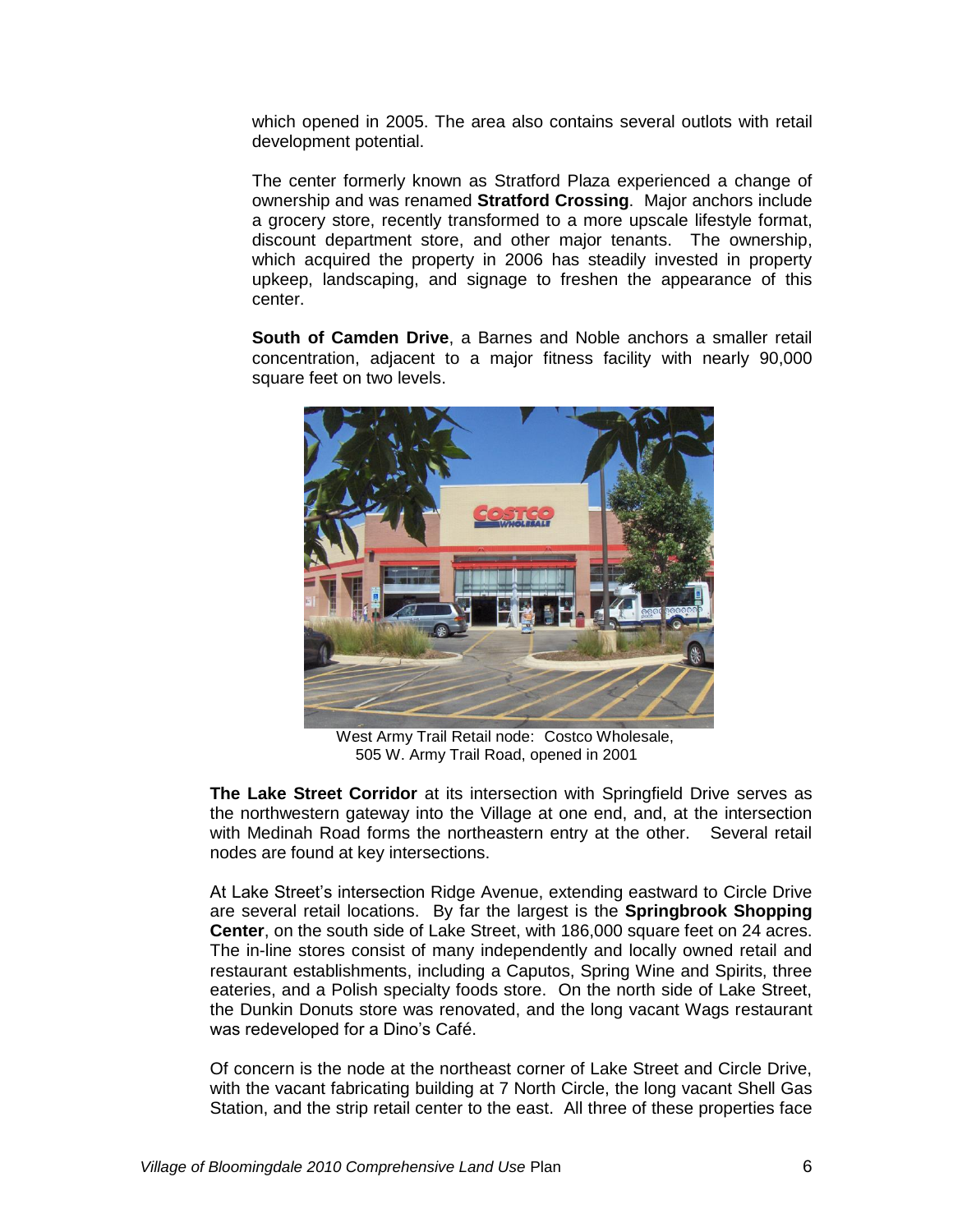challenges to redevelopment with respect to non-conforming building and pavement setbacks, and unresolved access issues. Ideally, all three properties should be redeveloped with a single integrated new development plan.

At the intersection with Bloomingdale Road, the renovation of the long vacant Sears Hardware Store in the **Bloomingdale Town Center** shopping center was extensively renovated for a CVS Pharmacy, including drive-through service. As part of the renovations, the remaining in-line stores and parking lot are undergoing a cosmetic sprucing up as well.

Finally, at Lake Street's western edge in the Village at Springfield Drive are two new retail anchors which opened within the last ten years: Walgreens Drug on the east side of Springfield Drive, and Ace Hardware on the west side.



 West Lake Street and Springfield retail node – Ace Hardware 272 West Lake Street – Opened in 2005

#### <span id="page-10-0"></span>**2. Business Park Overview**

**Bloomingdale Business Center** is comprised of over 16 acres of land located on the west side of Schmale Road just south of Army Trail Road. It is also completely built out with over 245,000 square feet of warehouse and distribution space in two businesses.

**Venture/Schmale Redevelopment Area --** Located adjacent to and immediately south of the Bloomingdale Business Center, Venture/Schmale was established in 1997. The 70 acre area was fully built out by 2002 with about 580,000 square feet of space.

The **Now Natural Foods and Bi-Link area** contains 16.5 acres and is located on the far southeast corner of the Village, on the east side of Glen Ellyn south of Army Trail Road. In order to accommodate growing demand for natural food products and supplements, NOW foods recently remodeled its building to convert warehousing space to production space, and also added another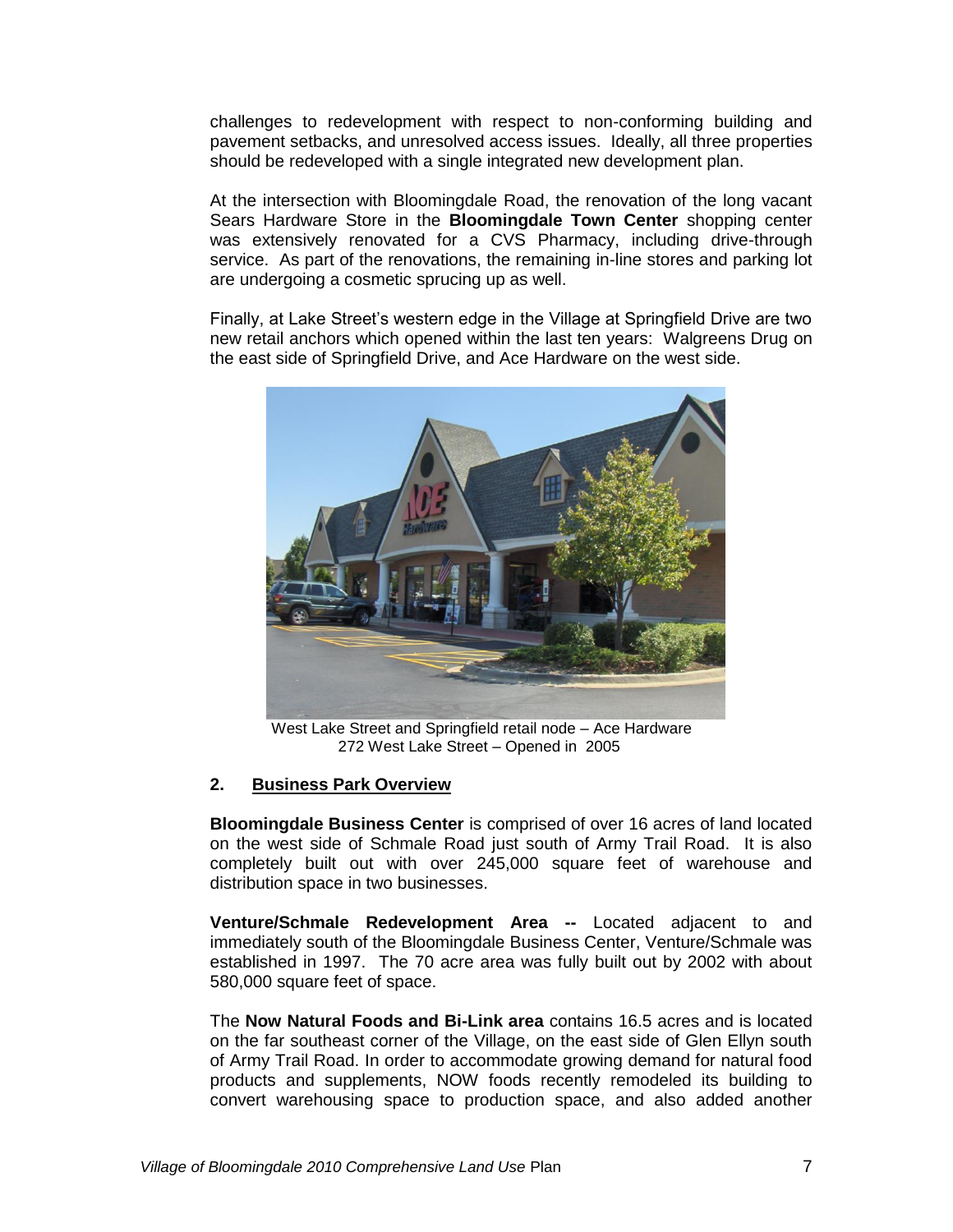27,000 square feet of net new space to the building which now totals 240,000 square feet.

West of Gary Avenue resides the **Covington Corporate Center** located on a 160 acre campus-like setting designed to house light industry as well as research and support service business. Approximately 120 acres are fully developed, containing 700,000 square feet of space, occupied by 21 companies. Occupancy stands at 100 percent. Recently a long vacant 95,000 square foot building was renovated and another 21,000 square feet is to be added for a graphic arts supply company looking to consolidate its operations in Bloomingdale. One of the more noteworthy occupants of this business park is the corporate headquarters of Roman, Inc., known nationwide as the distributor for Fontanini holiday décor, specifically hand-painted nativity scenes.

**ProLogis Park** is located along the north side of Army Trail Road at the intersection with Madsen Drive. Extending north to the Illinois Central Railroad tracks, it contains 58 acres, and is fully built out and 100 percent occupied.

**Bloomingdale Corporate Center** is north of ProLogis Park, extending eastward to Covington Drive. It is Bloomingdale's newest business park containing about 50 acres. A second business has recently completed construction of a new, 25,000 food warehouse and distribution facility.

#### <span id="page-11-0"></span>**3. Office Development Overview**

**Lake and Bloomingdale Area** - The three blocks along Lake Street stretching from Bloomingdale Road to Rosedale Avenue have changed most significantly in the last ten years. During that period four smaller professional office buildings and a bank have been completed. Further, the 83-unit Alden Horizon apartments for independent senior living complements these commercial developments. Adjacent to the Alden apartments to the west is some vacant property which may have potential for additional professional offices. Also in this vicinity, at the Lake Street intersection with Rosedale Road, the former auto body and night club known as Pirate's Cove was removed and replaced with Old Town Bank, with architecture compatible with its neighbors in the Old Town District.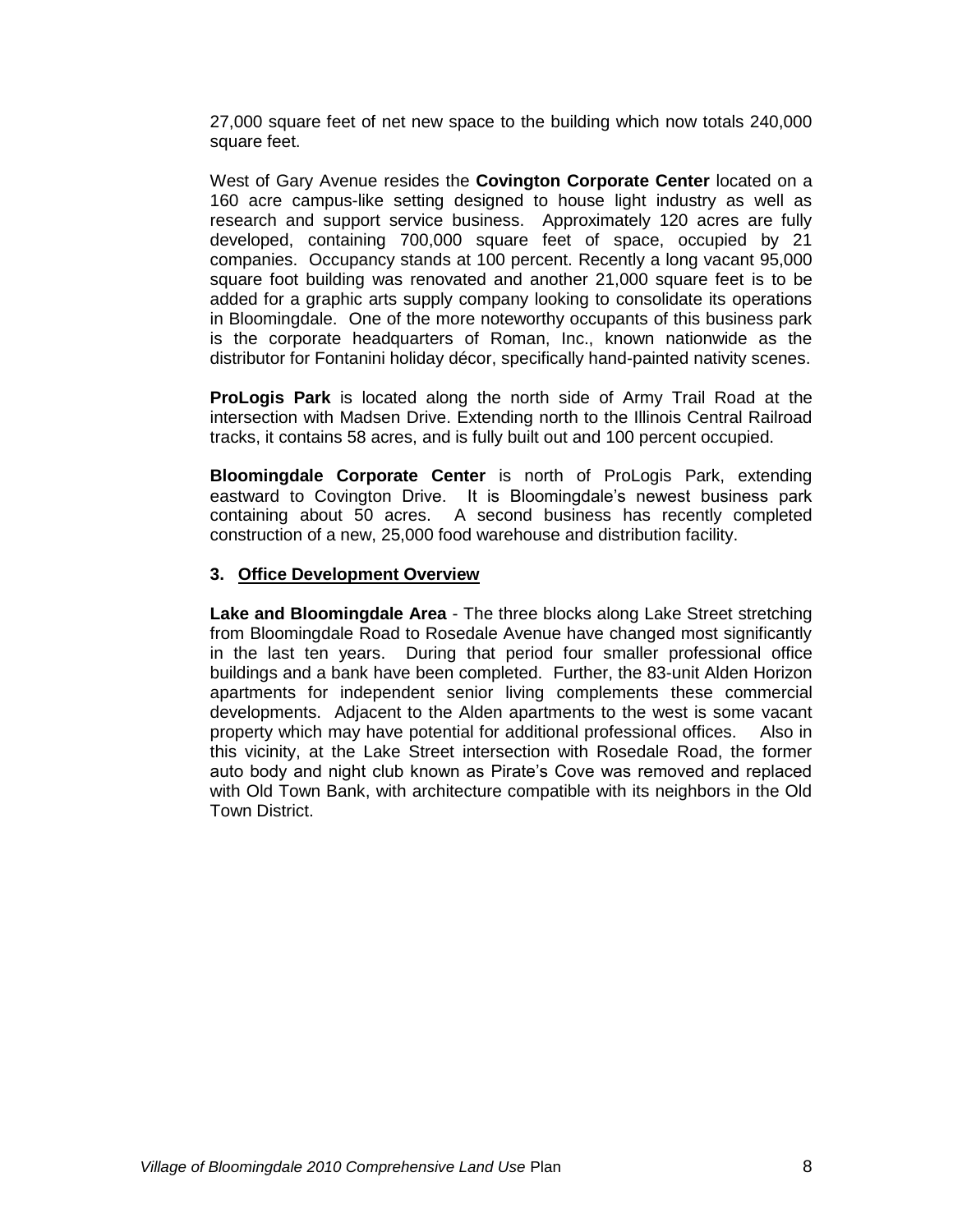

Old Town Bank at Lake Street and Rosedale Avenue

In the **Bloomingdale Road Corridor** just south of the intersection with Schick Road, several buildings have been completed. A new day care facility was approved for an existing 10,000 square foot building on the east side of Bloomingdale Road even as another professional office building on the west side of Bloomingdale Road, completed in 2007 with 12,000 square feet, becomes fully leased.

The Village is home to several established office nodes along key Village arterials, including Army Trail Road and Brookdale, Fairfield and Schick Road, and Scott Drive and Gary Avenue near Stratford Square Mall. All enjoy high occupancy levels.

#### <span id="page-12-0"></span>**4. Other Development**

The Village is blessed with proximity to a number of recreation activities, including parks, pedestrian paths, and golf courses. It is home to **Indian Lakes Resort**, which has recently completed an upgrade associated with Hilton Hotels branding. The Village assisted by approving a business district which would contribute a portion of the needed funds for these upgrades.

Nearing completion is a five story building containing about 90 units of assisted living identified as **Alden Gardens**, part of the continuum of care provided at the Alden Trails campus on Army Trail Road near Glen Ellyn.

#### <span id="page-12-1"></span>**5. Future Efforts**

The Village understands and is committed to maintaining and strengthening its commercial and retail economic base which contributes to the high quality environment enjoyed by residents of the Village. Given that the Village is largely built-out, the focus of most development activity is to ensure that in-fill development is carefully planned to complement and support adjacent uses. With all new development the Village strives to simplify and expedite its review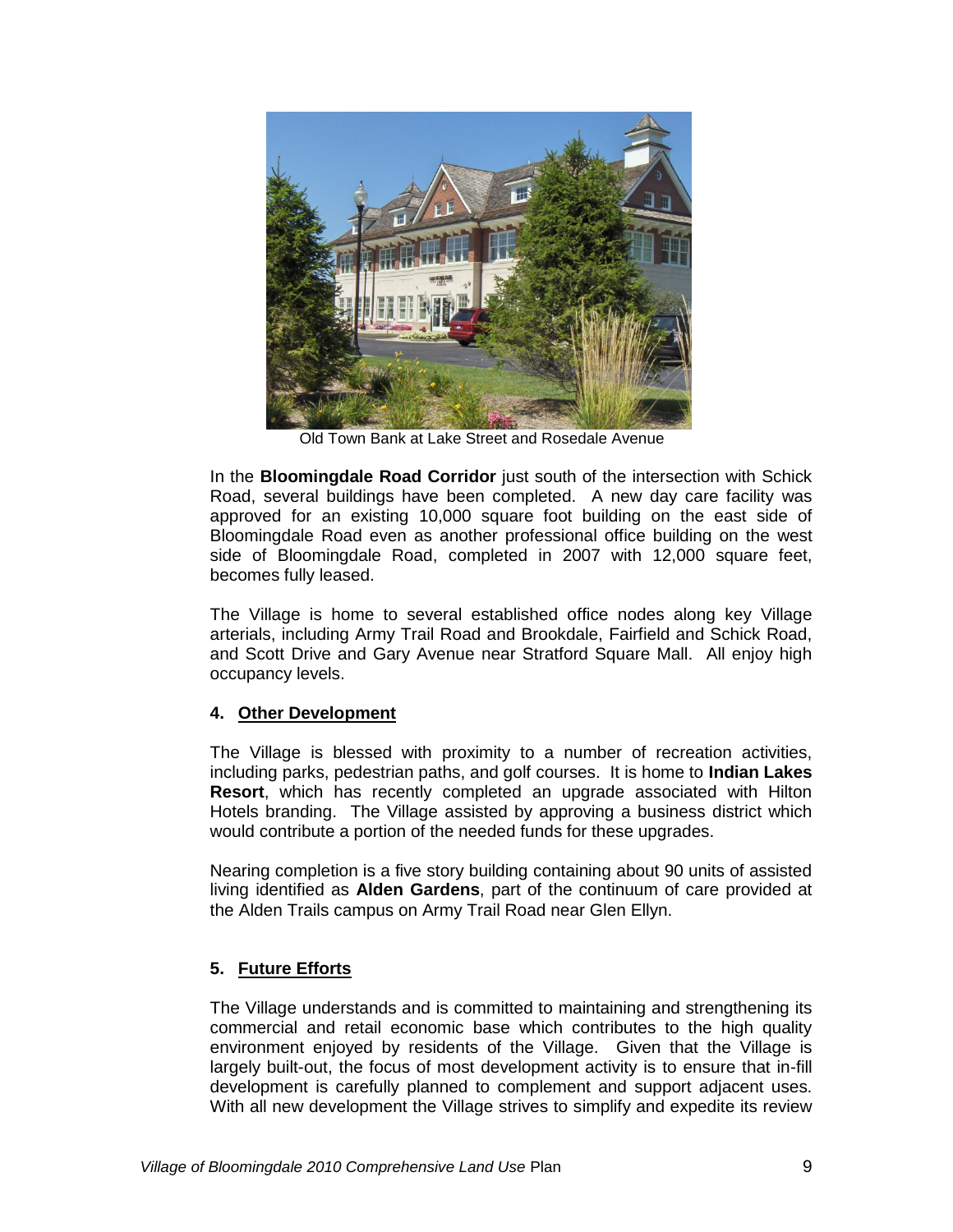process, to be as responsive as possible to the business community. The Village will continue to work closely with businesses and property owners in the following areas:

- North side of Lake Street at its intersection with Circle Drive;
- South side of Lake Street, west of Rosedale Avenue;
- Old Town Core southwest quadrant of Lake Street and Bloomingdale Road – please refer to more in-depth discussion in the following section.

The Village also encourages development of several key vacant properties. In particular, vacant land along the east side of Knollwood at the intersection of Stratford Drive has potential for retail development, including entertainment uses. Another site with potential for retail is five acres just east of Costco on Army Trail Road. The Village anticipates that new retail, business park, office and other development will continue to uphold the high standards already achieved and which its residents have come to expect.

#### <span id="page-13-0"></span>**B. Residential Development Trends Since 1998**

With two exceptions involving commercial and business park development, annexations into the Village of Bloomingdale have paved the way for several residential subdivisions located in two general geographic areas. Given a severe economic downtown which has affected the for-sale housing market hardest, some of the approved developments have either not been completed, or have been put on hold. Since the year 2000, about 455 housing units have been built in the Village. Of those, 265 were single family homes, and another 190 were townhome units. Following is an overview of major developments.

#### <span id="page-13-1"></span>**1. Lake Street and Area West of Bloomingdale Road**

 Starting at the Village's westernmost border on Lake Street, at the intersection with Rodenburg Road, in an area designated for Commercial development in the 1998 Comprehensive Plan, **Villa Veneto** was approved in 2003. By 2005 almost all of the 74 townhomes units were sold and construction completed.

The development incorporates a large wetland and storm water retention area, with pedestrian amenities convenient to the Village's recreational trail system. The development is buffered from Lake Street with large berms approaching twelve feet in height and dense landscaping. Of further significance is that the subdivision was planned to allow for future expansion of residential uses, most likely townhomes, along the Lake Street frontage to its east and west, with a transition to single family development further away from the Lake Street frontage.

Prior to approving a deviation from the 1998 Plan, the Village authorized the preparation of a market study to demonstrate that the potential commercial of this area was limited, and that the townhomes represented the most appropriate development option.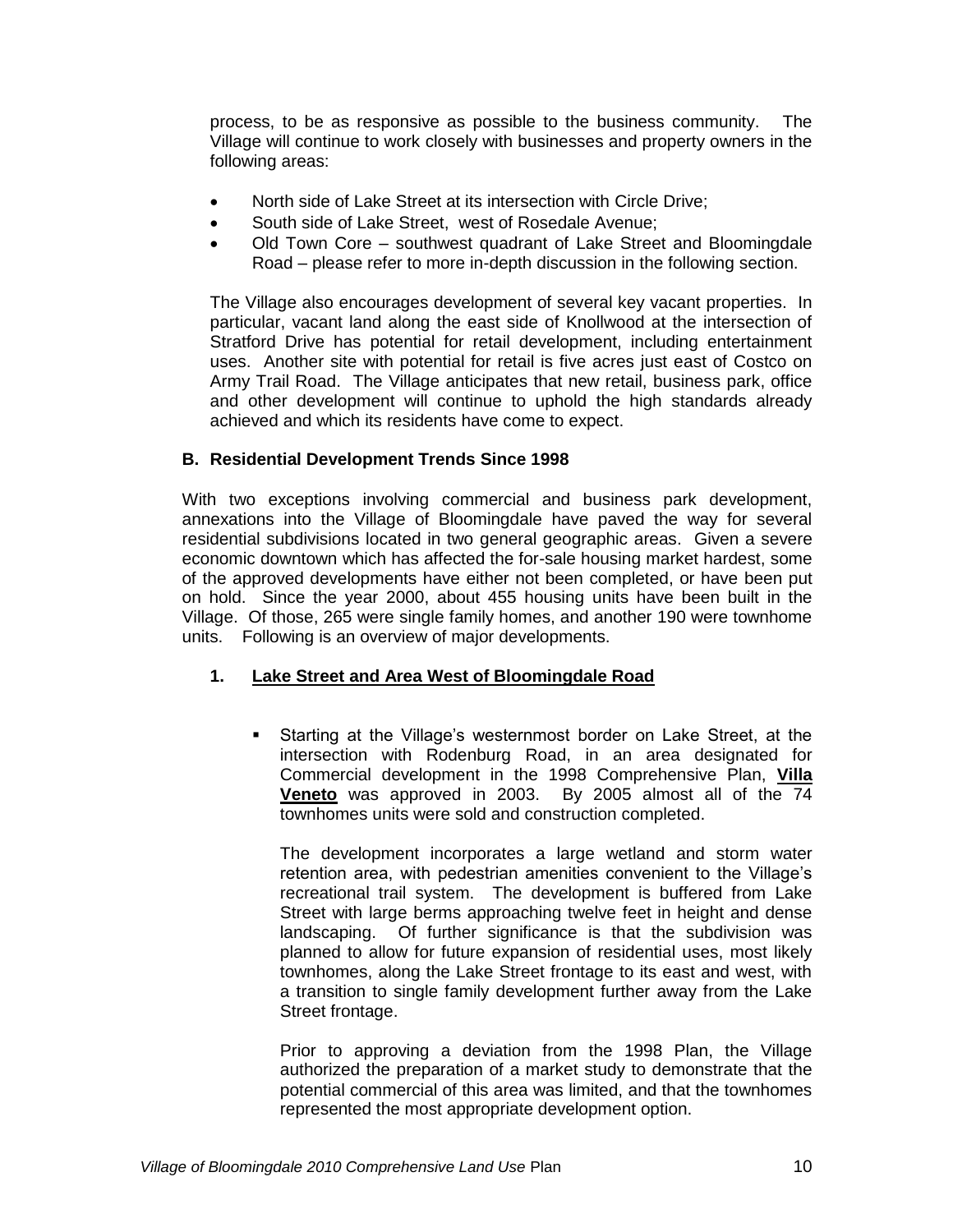- Just east of Lake Street's intersection with Springfield Drive, **Villas of Thornfield** was approved in 2000, and most of the buildings, comprising 68 townhome units were completed shortly thereafter. This development enjoys proximity to parks and nearby convenience commercial retail uses. As with Villa Veneto, the 1998 Comprehensive Plan designated the area for an alternate commercial office use. However, upon careful consideration the determination was made that the residential uses would be more compatible with other nearby townhomes.
- North of Lake Street on the east side of Rosedale Avenue, the development of 35 single family homes in the Rosedale Estates subdivision in 2002 allowed the Village to address a long standing incompatible metal fabricating operation next to its borders. The Village was also able to incorporate requirements that a protective tree buffer be maintained on the eastern perimeter.
- Also north of Lake Street, the Seven Oaks Estates Subdivision was approved in 2003, allowing ten estate-style homes, commanding the highest selling prices in the Village.
- Finally, the Bloomingdale Walk Townhomes were approved in 2006. The current plan calls for 135 townhomes on the 22 acre area at the southwest corner of Bloomingdale Road and Springfield Drive. The architecture was distinctive and highly articulated, many units with at least three levels, and floor plans with over 2300 square feet. About 26 units have been built and most of those are sold and occupied.

#### <span id="page-14-0"></span>**2. East Side Developments near Medinah Road**

Shortly after the approval of the 1998 Comprehensive Plan, significant attention was given to the area in the vicinity of the former Glen Ellyn Country Club Golf Course. At one time, the view had been that the old golf course would make an appropriate business park location, compatible with other business parks further east. With the decision to maintain the area as a golf course and open space, the Village embarked upon a renovation of the site, including clearance of obsolete uses along Lake Street, for a high quality golf course and construction of an attractive country club that has been very popular and successful. This decision dovetailed with interest from developers to maintain the area east of the golf course as a high quality location for upscale single family homes. **Medinah Meadows** was the earliest development in this vicinity.

Subsequent to the completion of Medinah Meadows, more residential developments followed suit. These include **Medinah Groves**, and the subsequent Addition with 48 homes, **Vittoria Brooke** with 16 homes, **Chateaux of Medinah** with 17 homes, and **Eastgate,** the largest development with 119 homes. While these are distinct developments, the street network connects all in a cohesive circulation plan. The wetlands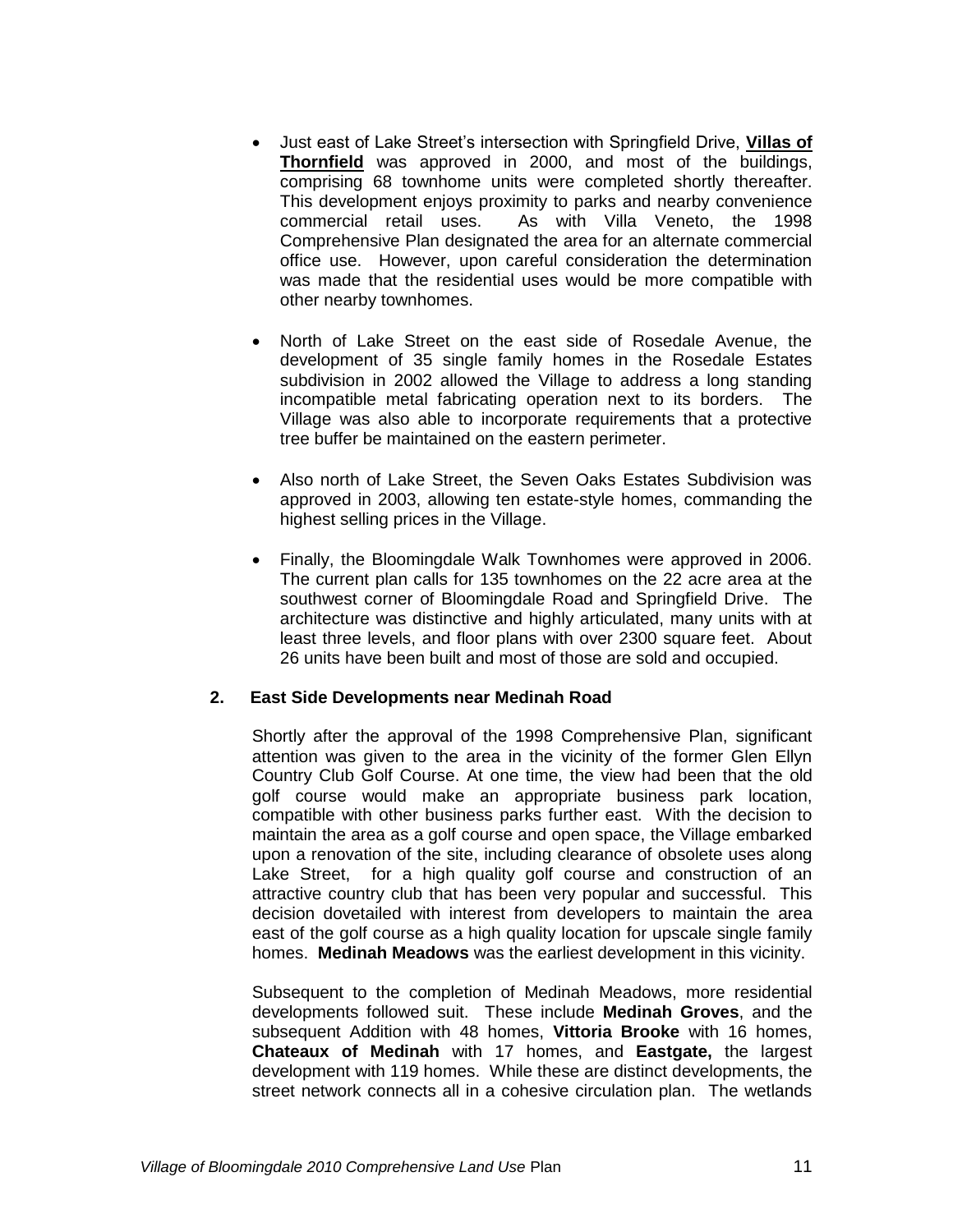were developed as amenities, as well as a location for stormwater storage. There are connections to the recreation path surrounding the golf-course. A common identity was established with a landscape buffer, about 17 feet in width, along the east side of Medinah Road.

In addition to single family homes, with **Casa Bella Estates** the Village approved townhomes as an appropriate use on the east side of Medinah Road, consisting of 22 units. The development incorporated a large wetland and wetland buffer as an open space amenity.

#### <span id="page-15-0"></span>**C. Old Town**

The decade following 2000 saw a completion of the transition of the district which occurred during the 1990's. Most of the remaining retail establishments closed or relocated, and the district identity evolved to that of a small business service and professional office concentration. Until very recently, occupancy levels were strong. However, several of the buildings, and much of the physical infrastructure put into place during the retail hey-day of the mid 1980's is deteriorating, and at an accelerating pace.

In 2006, the Village approved a revised plan for Old Town which facilitated the process by which new developments could be approved with the elimination of the Old Town Committee. It also established clear but flexible guidelines for maintaining the scale and character of the built environment. The new plan recommended clearing remnants of the early Old Town-as-railroad-depot theme, such as the wooden bridge, hand cart, and water tower, and encouraged further steps to strengthen the Old Town identity, such as undergrounding utility lines, adding pedestrian scale street lighting, planting street trees, intensifying colorful plantings, and adding benches. There are also more structural issues involved with the Old Town streetscape, most notably the ubiquitous use of railroad style timbers for curbs, steps, and retaining walls, which are in the process of disintegrating, as are pavers, creating potential public safety challenges.

As 2010 draws to a close, decisive action will be needed regarding investment in buildings and infrastructure to stop further deterioration. These decisions will need to take into account a built environment which, with the exception of very few old and historic buildings, dates to the 1980's and are now obsolete with respect to exterior appearance and interior structural codes. The Village will need to strike an appropriate balance with respect to many factors, including:

- the ability and need for the private sector to maintain and invest in its assets,
- the capacity of the private sector to speak with a unified and strong voice on behalf of the property owners and businesses there,
- the potential need to obtain professional expertise to address complex site development issues such as curb installation, wheelstop elimination, grading, landscaping, lighting, landscaping, and utiltity undergrounding, and
- budgetary issues for both the public and private sector.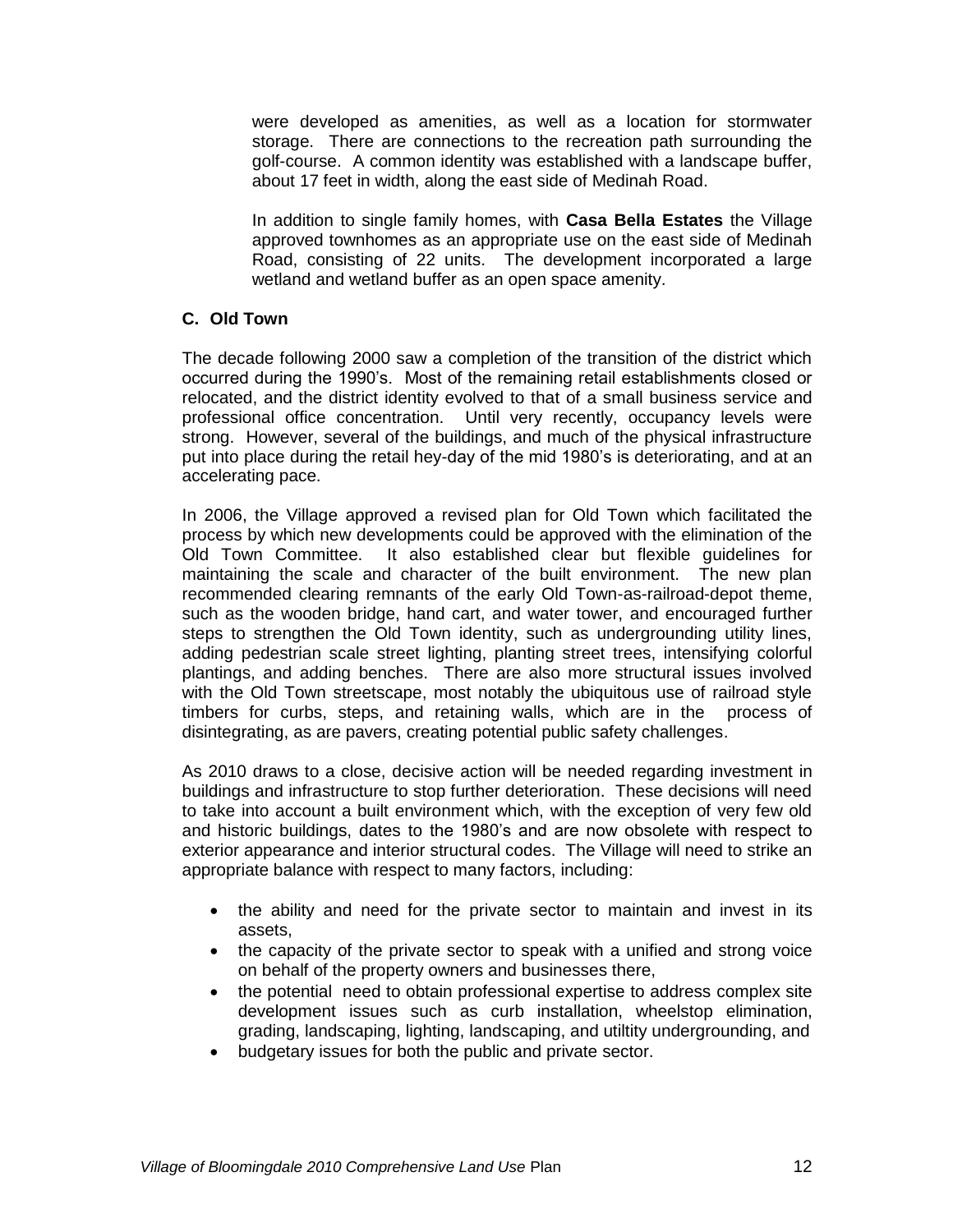#### <span id="page-16-0"></span>**D. Open Space**

Since the 1998 Comprehensive Plan the Village has made a significant investment in its open space inventory, and, with implementation of key segments of the Village's recreation and pedestrian path network, all of the components are connected, and its value to the Village enhanced overall. Early in the 2000 decade, the Village's investment in the former Glendale Golf Course and redevelopment for the Bloomingdale Golf Club helped stabilize and invigorate the eastern perimeter of the Village and provide a walking destination for its residents, along with connection to the Springbrook Reservoir and Forest Preserve to the North. The addition of pathways along Lawrence, crossing Springfield and eventually getting to Lake Street allowed for a valuable connection to a pedestrian overpass, constructed in 2002 along Lake Street.

Most recently the Village expanded its passive open space inventory with the acquisition of 35 acres of what was formerly a portion of the Indian Lakes Resort, and the installation of pathways in this area. Future efforts may need to focus on access to this area from neighborhoods nearby.

#### <span id="page-16-1"></span>**E. Village Demographic and Land Use Indicators**

Reviewing statistical indicators, especially in the process of updating a comprehensive plan, offers a good opportunity to reflect on how Village policies and plans may or may not affect long term trends with respect to the people within its borders, its pattern of land uses, and characteristics associated with its housing stock, among others. The following three indicators were examined because they were reviewed in the 1998 Comprehensive Plan, providing an opportunity to review if and how events in the last twelve years have altered the community.

#### <span id="page-16-2"></span>**1. Population**

As shown in the table below, the Village of Bloomingdale continued to gain population, but obviously at a slower rate than that experienced from 1980 to 1990. By 1998 much of the Village had been built out. With the exception of three townhome developments since 1998, new residential development consisted of single family, which did not add substantial numbers to the Village total overall. Based on the 2007 Special Census, there are just under 23,000 inhabitants in the Village. Of some significance is the increasing median age of individuals, trending from 29.1 in 1980 to 41.2 in 2007, reflecting stability in the community as many of the original homeowners in what were newer subdivisions in the 1980's and early 1990's have aged in place. This trend will likely continue. It portends a community facing substantially different needs in 2010 and 2020 than it did thirty years prior, as an aging population addresses its unique needs for transportation, goods and services, and shelter.

The table also shows that the community has become more ethnically diverse, though still overwhelmingly white. Persons of Hispanic origin have increased from 2.1 percent of the population in 1980 to 6.1 percent in 2007.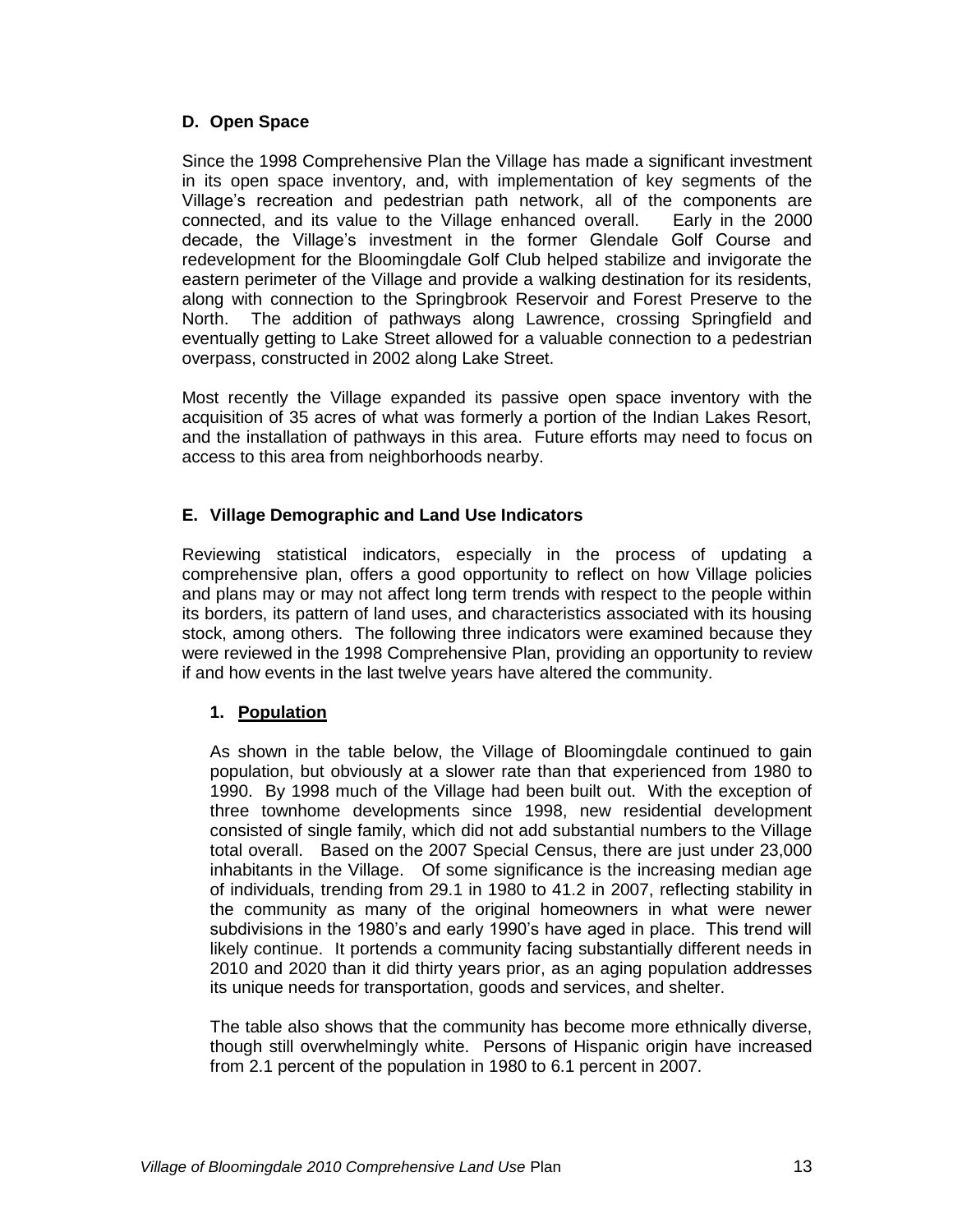| <b>Indicator</b> | 1980     | %     | 1990     | %     | 2000     | %     | 2007*    | ℅     |
|------------------|----------|-------|----------|-------|----------|-------|----------|-------|
| No. Persons      | 12,659   | 100%  | 16614    | 100%  | 21582    | 100%  | 22854    | 100%  |
|                  |          |       |          |       |          |       |          |       |
| Male             | 6215     | 49.1% | 8016     | 48.2% | 10433    | 48.3% | 10,901   | 47.7% |
| Female           | 6444     | 50.9% | 8598     | 51.8% | 11149    | 51.7% | 11.953   | 52.3% |
|                  |          |       |          |       |          |       |          |       |
| White            | 12032    | 95.0% | 15366    | 92.5% | 18366    | 85.1% | 19517    | 85.4% |
| Black            | 213      | 1.7%  | 275      | 1.7%  | 575      | 2.7%  | 594      | 2.6%  |
| Am.              |          |       |          |       |          |       |          |       |
| Indian/Eskimo    | 4        | 0.1%  | 16       | 0.1%  | 5        | 0.02% |          | 0%    |
| Asian/Pac.       |          |       |          |       |          |       |          |       |
| Islander         | 355      | 2.8%  | 845      | 5.1%  | 5.11932  | 0.02% | 2011     | 8.8%  |
| Other            | 55       | 0.4%  | 112      | 0.7%  | 704      | 3.3%  | 731      | 3.2%  |
| Hispanic Origin  | 267      | 2.1%  | 452      | 2.7%  | 1022     | 4.7%  | 1403     | 6.1%  |
| Median Age       | 29.1     |       | 34.0     |       | 38.2     |       | 41.2     |       |
| Persons per      |          |       |          |       |          |       |          |       |
| Household        | 3.05     |       | 2.72     |       | 2.54     |       | 2.56     |       |
| Med. Family      |          |       |          |       |          |       |          |       |
| Income           | \$28,167 |       | \$56,642 |       | \$78,889 |       | \$86,560 |       |
| Families be-     |          |       |          |       |          |       |          |       |
| Low Poverty      | 65       | 2.2%  | 64       | 1.4%  | 104      | 1.8%  | 279      | 5.1%  |

**Sources**: U.S. Census of Population, 1980 – 2007, 2007 estimates are from U.S. Special Census and the U.S. Census Bureau 2005-2007 American Community Survey, made available through DuPage County Department of Community Development, and Village of Bloomingdale staff compilations, 2010.

#### <span id="page-17-0"></span>**2. Housing**

The table below traces the growth of the Villages housing stock since the beginning of the Village's period of dramatic growth in 1970. It clearly shows that the Village's housing stock has aged considerably in the last ten years, reflecting that spurt of growth in the late 1970's. The percentage of housing over 30 years of age has increased from about 10 percent in 2000 to nearly half, or 46.2 percent in 2009. While the percentage of owner occupied units has remained stable and strong since 2000, at about 73 percent, it represents a decline from its 1980 high of 83 percent. Median home values rose sharply during the period 1980 to 2010.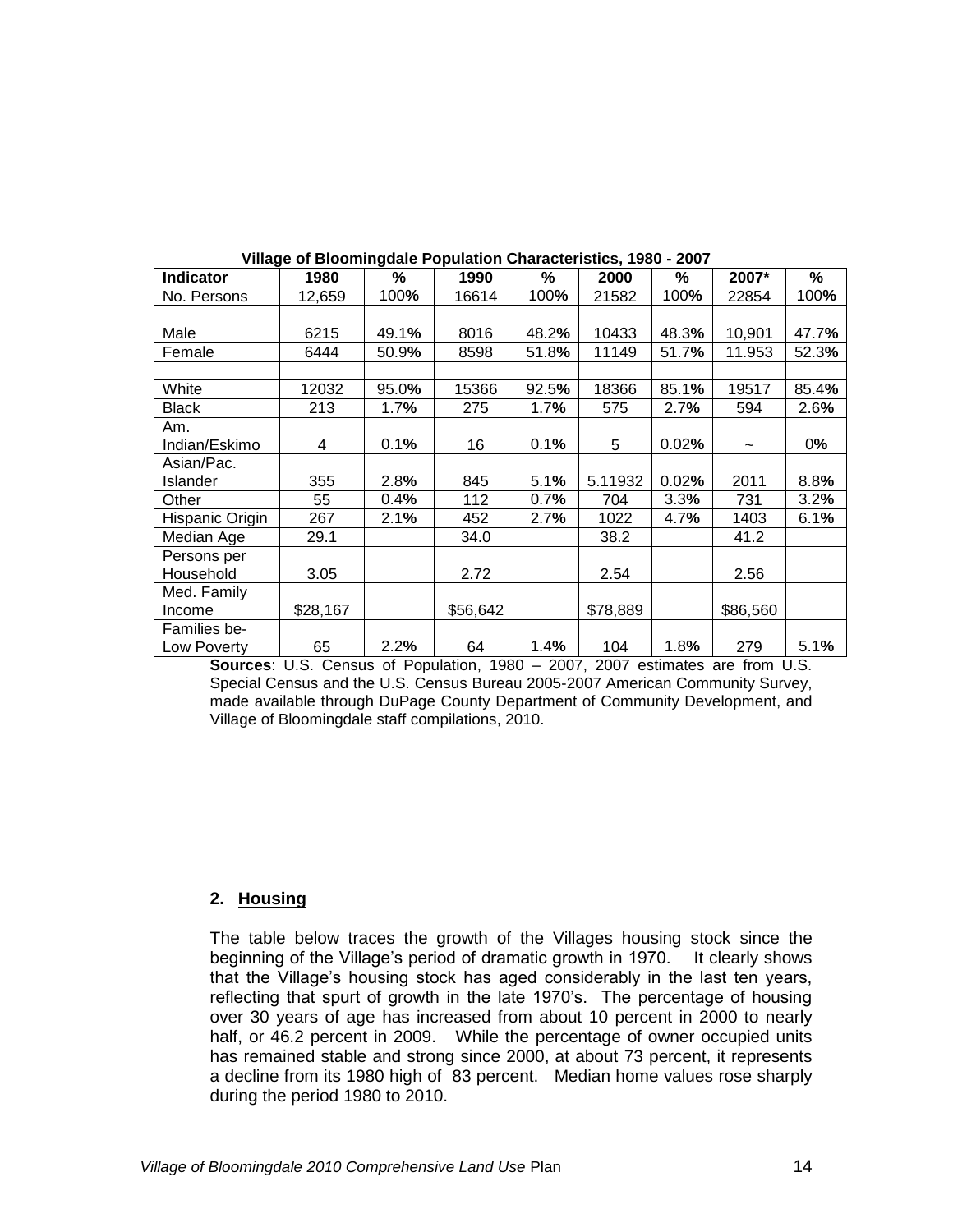| <b>Housing Characteristics</b>                    |                           |                       |                           |                       |                           |                       |           |                       |                       |            |             |                    |
|---------------------------------------------------|---------------------------|-----------------------|---------------------------|-----------------------|---------------------------|-----------------------|-----------|-----------------------|-----------------------|------------|-------------|--------------------|
|                                                   | 1970                      | $\%$                  | 1980                      | $\%$                  | 1990                      | $\frac{0}{0}$         | 1993      | %                     | 2000                  | %          | 2009        | %                  |
|                                                   |                           |                       |                           |                       |                           |                       |           |                       |                       |            |             |                    |
| <b>Total Units</b>                                | 827                       | $\%$                  | 4335                      | $\%$                  | 6221                      | $\%$                  | 7636      | $\%$                  | 8528                  | $\%$       | 8833        | $\%$               |
| <b>Built 2000-</b><br>2009                        | $\widetilde{\phantom{m}}$ |                       | $\widetilde{\phantom{m}}$ |                       | $\widetilde{\phantom{m}}$ |                       | J         |                       | $\tilde{\phantom{a}}$ | $\tilde{}$ | 305         | 3.0                |
| <b>Built 1993-</b><br>2000                        | $\widetilde{\phantom{m}}$ |                       | $\widetilde{\phantom{m}}$ |                       | J                         |                       | J         |                       | 892                   | 10.<br>5   | 892         | 10.<br>0           |
| <b>Built 1990-</b><br>1993                        | $\tilde{}$                |                       | $\widetilde{\phantom{m}}$ |                       | $\tilde{}$                |                       | 1415      | 18.<br>5              | 1415                  | 16.<br>6   | 1415        | 16.<br>$\mathbf 0$ |
| <b>Built 1980-</b><br>1989                        | $\widetilde{\phantom{m}}$ |                       | $\tilde{}$                |                       | 2140                      | 34.<br>4              | 2140      | 28.<br>0              | 2140                  | 25.<br>1   | 2140        | 24.<br>0           |
| <b>Built 1940-</b><br>1979                        | 785                       | 94.<br>9              | 4293                      | 99.<br>0              | 4039                      | 64.<br>9              | 4039      | 52.<br>9              | 4039                  | 47.<br>4   | 4039        | 46.<br>0           |
| <b>Built 1939 or</b><br>before                    | 42                        | 5.1                   | 42                        | 1.0                   | 42                        | 0.7                   | 42        | 0.6                   | 42                    | 0.5        | 42          | 0.0                |
| <b>Percent of</b><br>units $>$ 30<br>years of age | 5.3                       |                       | 2.5                       |                       | 5.3                       |                       | <b>NA</b> |                       | 9.9                   |            | 46.2        |                    |
| Occupied<br><b>Dwellings</b>                      | 819                       | 98.<br>$\overline{7}$ | 3977                      | 91.<br>$\overline{7}$ | 5838                      | 93.<br>8              | 7342      | 96.<br>$\overline{2}$ | 8340                  | 97.<br>8   | 8126        | 92                 |
| Owner<br>Occupied                                 | 650                       | 79.<br>$\overline{7}$ | 3307                      | 83.<br>2              | 4482                      | 76.<br>8              | 5278      | 76.<br>8              | 6088                  | 73         | 5940        | $\overline{73}$ .  |
| Renter<br><b>Occupied</b>                         | 166                       | 20.<br>3              | 670                       | 16.<br>8              | 1356                      | 23.<br>$\overline{2}$ | 2064      | 23.<br>$\overline{2}$ | 2251                  | 27         | 2186        | 26.<br>9           |
| <b>Vacant Units</b>                               | 11                        | 1.3                   | 358                       | 8.3                   | 383                       | 6.2                   | 294       | 6.2                   | 188                   | 2.2        | 707         | 8                  |
| <b>Median Home</b><br>Value(\$)                   | 37,500                    |                       | 85,000                    |                       | 147,200                   |                       | <b>NA</b> |                       | 275,000               |            | 325,80<br>0 |                    |

Source: U.S. Census, DuPage County, and Village of Bloomingdale compilations, 2010

#### <span id="page-18-0"></span>**3. Land Use Distribution**

The table below provides a comparison of the major categories of land uses in the Village from 1995 to 2008. Although some of the changes appear significant as a percent change, the absolute change in acres is relatively minor.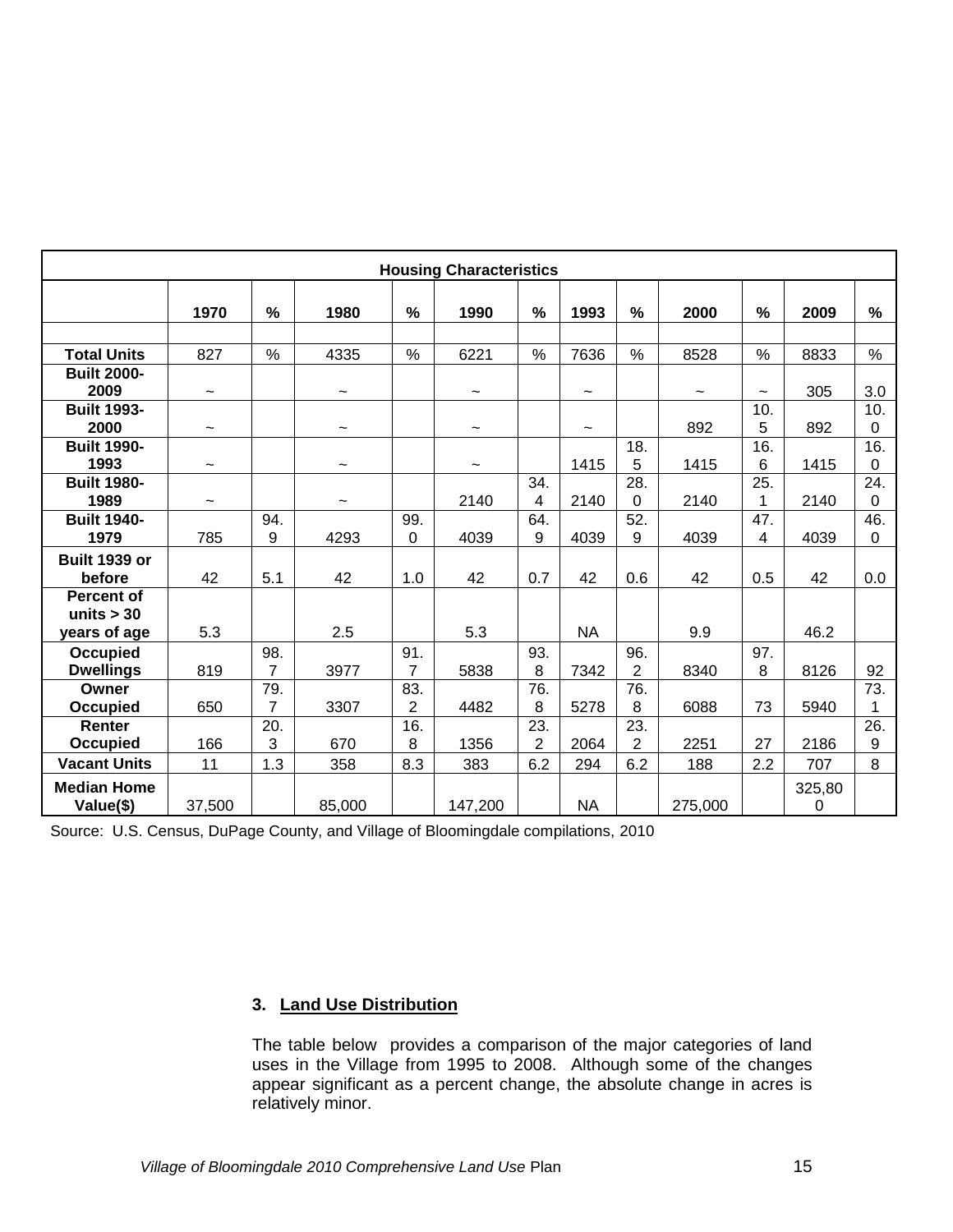| Land Use Distribution by Type and Percent in Village of Bloomingdale<br>1995 - 2008 |                          |                                   |                                               |                                          |  |  |  |
|-------------------------------------------------------------------------------------|--------------------------|-----------------------------------|-----------------------------------------------|------------------------------------------|--|--|--|
| <b>Use</b><br><b>Classification</b>                                                 | $2008 -$<br><b>Acres</b> | 2008<br><b>Estimated</b><br>Use % | <b>Percent</b><br><b>Distribution</b><br>1995 | <b>Percent</b><br>change 1995<br>$-2008$ |  |  |  |
| <b>Single Family</b><br><b>Residential</b>                                          | 1318                     | 30.0                              | 32.6                                          | $-8.09\%$                                |  |  |  |
| <b>Medium Density</b><br><b>Residential</b>                                         | 306                      | 7.0                               | 10.3                                          | $-32.24%$                                |  |  |  |
| <b>Higher Density</b><br><b>Residential</b>                                         | 251                      | 5.7                               | 3.4                                           | 69.64%                                   |  |  |  |
| Commercial<br>(Retail/Service)                                                      | 601                      | 13.7                              | 10.5                                          | 30.48%                                   |  |  |  |
| <b>Office</b>                                                                       | 74                       | 1.7                               | 1.6                                           | 8.28%                                    |  |  |  |
| <b>Business Park</b>                                                                | 233                      | 5.3                               | 2.6                                           | 105.43%                                  |  |  |  |
| <b>Light Industrial</b>                                                             | 105                      | 2.4                               | 0.09                                          | $>100\%$                                 |  |  |  |
| <b>Institutional</b>                                                                | 145                      | 3.3                               | 3.4                                           | $-1.79%$                                 |  |  |  |
| <b>Municipal</b>                                                                    | 49                       | 1.01                              | 1.01                                          | $0.00\%$                                 |  |  |  |
| Parks/Open<br><b>Space</b>                                                          | 1193                     | 27.2                              | 23.0                                          | 18.06%                                   |  |  |  |
| Vacant/Other                                                                        | 160                      | 2.7                               | 13.1                                          | $-79.51%$                                |  |  |  |
| Total                                                                               | 4435                     | 100.0                             | 101.0                                         |                                          |  |  |  |

Source: DuPage County compilations, 2009, and Village of Bloomingdale Comprehensive Plan, 1998

#### <span id="page-19-0"></span>**IV. Looking Forward: Goals and Objectives**

The following goals and objectives are drawn from the 1998 Comprehensive Plan, but also reflect an understanding of changes which have occurred since that time. The goals represent general long term, qualitative statements of desirable outcomes under ideal circumstances. Objectives represent specific steps, sometimes incremental, but which are budgetable and programmable and are the mechanisms for achieving the broader goals. The goals and objectives presented below are intended to guide evaluations of specific land use alternatives and development plans.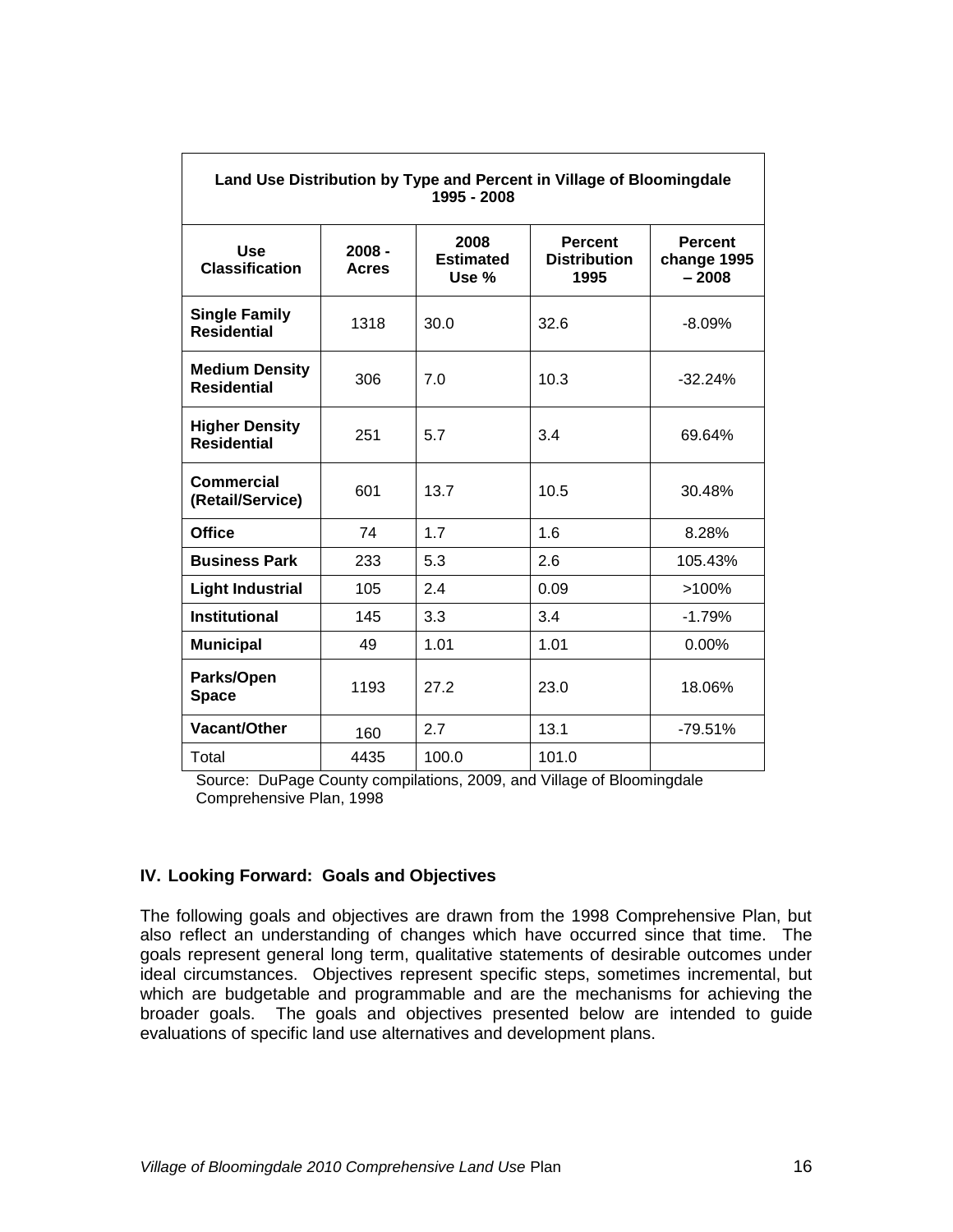#### <span id="page-20-0"></span>**A. Land Use Goal**

Maximize property values in Bloomingdale by maintaining compatible and efficient land use patterns while providing ample opportunities for living, working, shopping, and recreation in Bloomingdale.

#### <span id="page-20-1"></span>**Objectives:**

- 1. Evaluate proposals for new development and redevelopment for consistency with the Comprehensive Plan land use map.
- 2. Continue to carry out site plan reviews, whether formal or informal, to ensure compatibility of new development with surrounding area.
- 3. Much of the development in the Village can be characterized as "infill" which will require careful attention to ensure intensity of development is appropriate for the site, while requiring flexibility where meeting bulk controls of the zoning ordinance are impractical.
- 4. Ensure that scale of new development is appropriate for surrounding land uses, and pedestrian and vehicular traffic patterns.
- 5. Ensure that pedestrian circulation to and within specific sites is evaluated as a high priority as part of specific site plan reviews.
- 6. Promote site development which respects natural topographic conditions, avoiding the use of retaining walls or other devices to increase density and intensity on site.
- 7. Protect flood plains, wetlands and mature vegetation in new site plans as much as possible.
- 8. Ensure landscape plans with a diversity of planting species, with good quality evergreen trees, and deciduous hardwoods, including canopy trees, to the greatest extent possible.
- 9. Provide for annexation of lands necessary to accommodate the future growth of the community and recognize the impact of such development as setting a precedent for future development.

#### <span id="page-20-2"></span>**B. Residential Neighborhoods Goal**

Maintain a diverse housing stock which supports the local population, accommodates projected growth, and creates a high quality residential environment.

#### <span id="page-20-3"></span>**Objectives**

1. Maintain the predominantly single-family character of the Village by encouraging the development of new single family units where possible.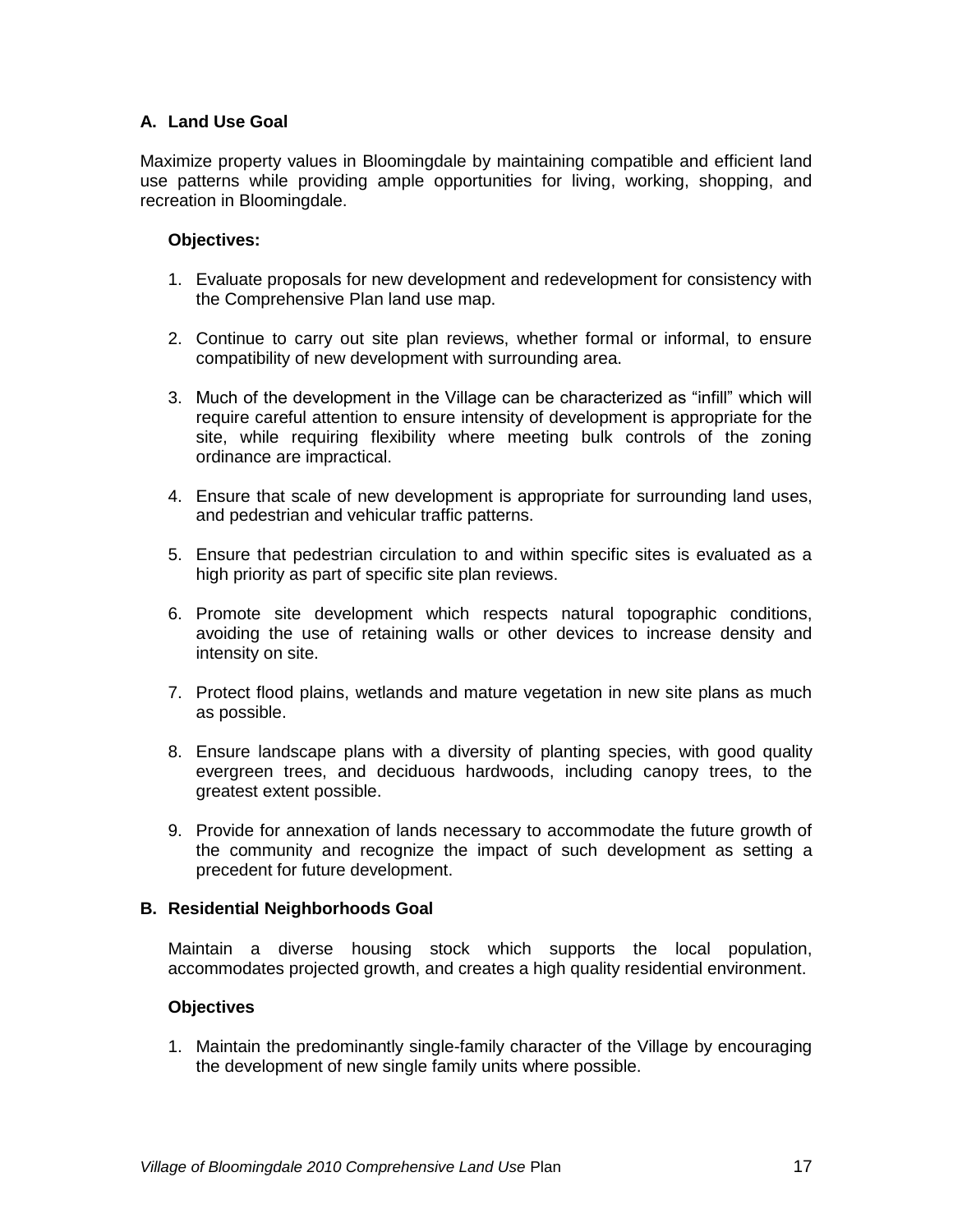- 2. Recognize that the Village housing stock is aging and provide inspections where needed and support to assist residents in keeping their properties in good condition.
- 3. Encourage site plans which provide on-site pedestrian connections to existing or planned recreational pathways. Sidewalks should be constructed on both sides of residential streets.
- 4. Provide such assistance as possible to ensure the Village's supply of affordable housing is maintained and strengthened.
- 5. Require adequate, usable open space in all new residential developments.



 Open space plaza and focal point for Villa Veneto townhomes, at West Lake Street at Rodenburg Rd., completed in 2004

- 6. Where residential is in close proximity to arterial traffic or commercial uses, determine approaches to buffering undesirable impacts with landscaping or screening to the extent possible.
- 7. Encourage preservation of homes with historical significance.
- 8. In areas with older homes, maintain the character of the streetscape by encouraging homeowners to update their homes through additions, rather than demolition.
- 9. Promote energy conservation and sustainability, especially in older homes, through awareness of the benefits of window replacement, landscaping, addition of insulation, use of rain gardens and rain barrels.
- 10. Beautify existing neighborhoods with planting, care and replacement, where necessary, of street trees. Provide technical assistance to homeowners in the care of trees.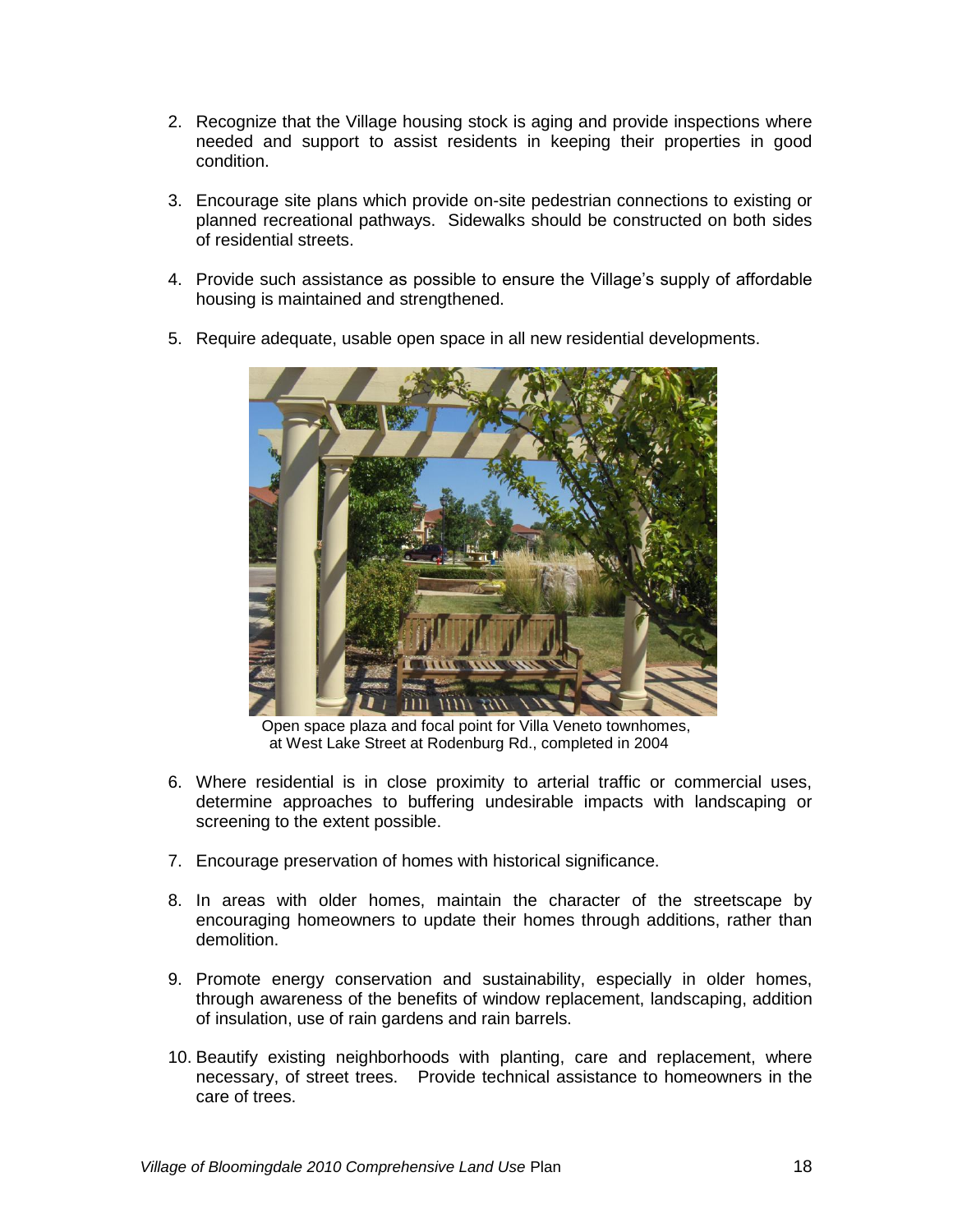- 11. Encourage perimeter landscaping to soften the streetscape and minimize potential for newer buildings to dominate the streetscape.
- 12. Encourage the construction of front porches to increase the human-scale of the street-scape.
- 13. Consider clustering of housing to preserve trees and provide more useable common open space areas.



 New single family housing, Rosedale Estates, constructed on site of former steel fabricating operation, completed in 2005, showing dedicated tree buffer at rear of home.

#### <span id="page-22-0"></span>**C. Commercial Goal**

Preserve and enhance the Village's regional significance as a retail center and provide residents with easy access to neighborhood shopping opportunities.

#### <span id="page-22-1"></span>**Objectives**

- 1. Promote redevelopment or new development of several sites along Lake Street. Given narrow depth on some parcels, development potential may be limited to professional office uses.
- 2. Undertake general promotion of Bloomingdale, as a destination for its diversity of locally owned eateries.
- 3. Using a targeted approach, proactively contact specific retail and commercial entities who would be viable candidates for locating their business in Bloomingdale.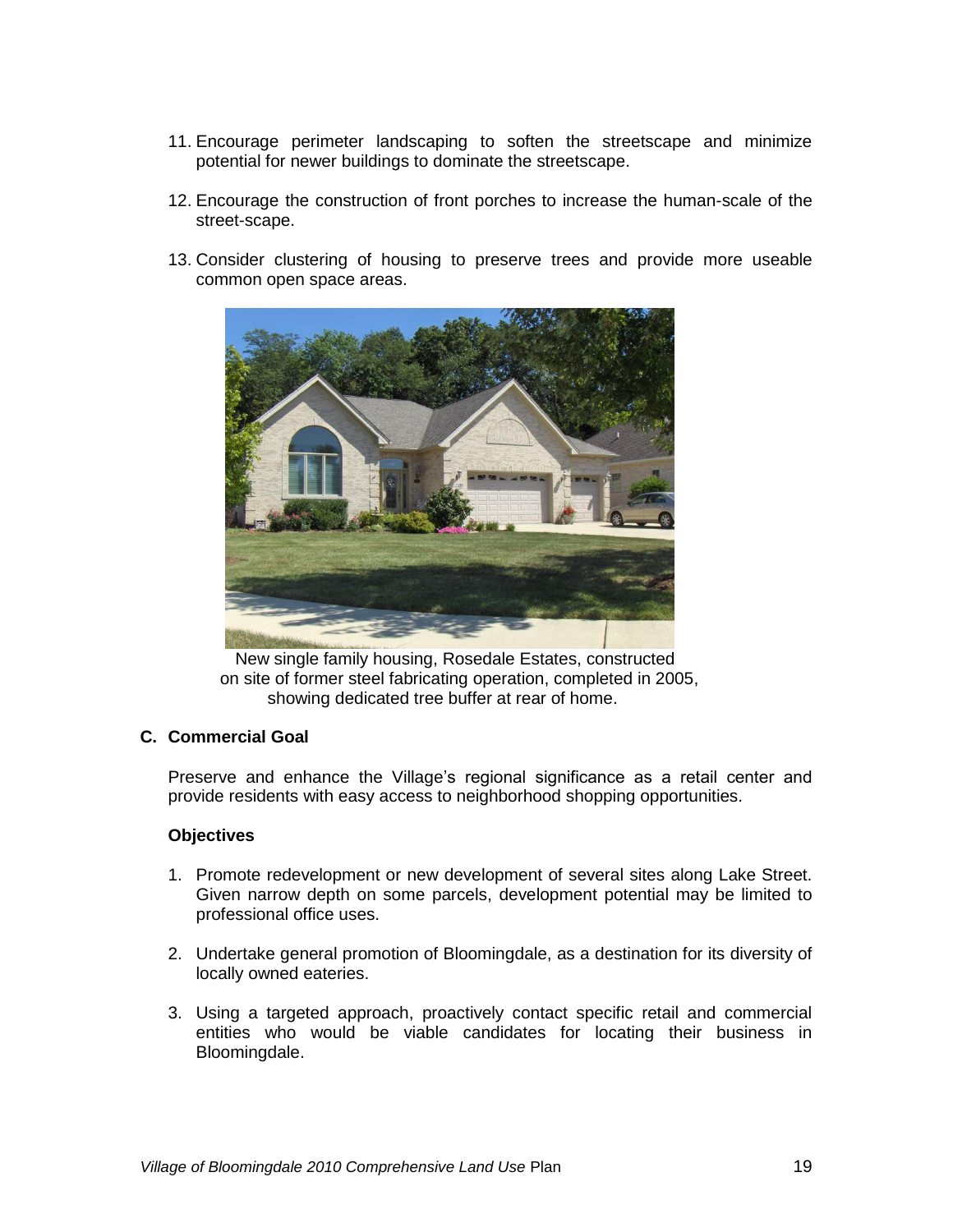- 4. Working with the Bloomingdale Chamber, the Village Business Promotion Committee, or other entities, provide support to existing businesses in the Village.
- 5. Continue to support property at Knollwood and Stratford Drive as a retail and entertainment destination, identified as Strategic Location Area #8. The area formerly approved for condominiums could be folded into this development.
- 6. Support the development of a new retail anchor on the vacant lot just south of the Pets Mart store in the Stratford Crossing Shopping Center.
- 7. Maintain and freshen berms and landscaping, especially where vegetative overgrowth results in an unsightly, unwelcoming appearance. Replace Austrian Pines, which have a more horizontal profile, with Black Hills Spruce and Fir species, which have a more vertical profile, to maintain view corridors.
- 8. Provide bike racks and pedestrian/bicycle friendly connections to commercial destinations to increase the number of utilitarian trips using this mode of transportation.
- 9. Maintain and freshen the older commercial buildings, especially as viewed from the street.
- 10. Provide sustainable site plans for commercial businesses, with use of permeable pavement, vegetative swales with filter strips, and native, but flowering, plantings.
- 11. Require provision of adequate off street parking, but where possible, encourage shared parking and land banked parking to minimize pavement coverage, and maximize landscaping on site.
- 12. Maximize interior parking lot landscaping, and dedicated pedestrian routes from parking lot to building, where possible.
- 13. Ensure that adequate parking spaces are available for the disabled, even if the realistic need exceeds the minimum code requirement.
- 14. Encourage the use of outlot parcels for single tenant occupancies in order to minimize traffic conflicts.
- 15. Maintain standards which preserve the unique character of the Old Town District and encourage it to continue to be a home for independently owned and smaller commercial service businesses and eateries.
- 16. For new commercial construction, provide as much articulation in the building as possible. With multi-tenant retail spaces, encourage canopies, detailed cornice treatments, variation in materials, while maintaining clay brick as the predominant exterior surface material.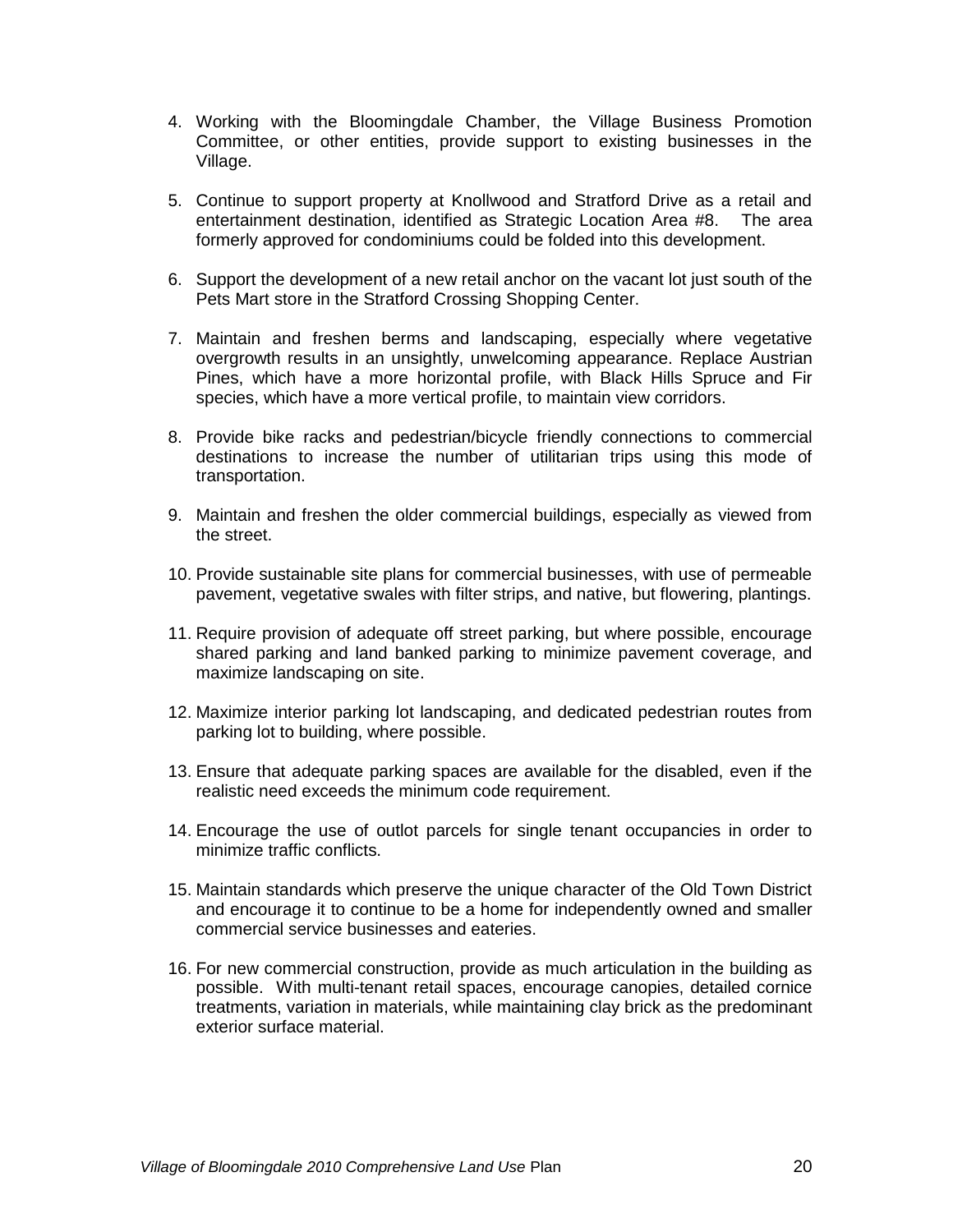#### <span id="page-24-0"></span>**D. Light Industrial and Business Parks Goal**

Develop and maintain a light industrial and business park uses in a campus-like setting as a viable and stable land use component in the Village to strengthen and diversify the Village tax base and provide employment for Bloomingdale residents.

#### <span id="page-24-1"></span>**Objectives**

- 1. Require adherence to site plan review requirements, especially when adjacent to residential, to ensure adequate buffering of potential adverse impacts of lighting spill-over, noise and pollution from trucks, views of rooftop equipment, etc.
- 2. Consistent with Article 17, require buildings to be constructed of masonry material.
- 3. Promote linkages to pedestrian and bicycle paths and require installation of bike racks in convenient locations.
- 4. Provide property location assistance to new businesses seeking to move into Bloomingdale.

#### <span id="page-24-2"></span>**E. Parks, Recreation, Open Space and Natural Resources Goal**

Provide adequate, well designed and effectively distributed park and recreational opportunities to serve the needs of all segments of the Village's population.

#### <span id="page-24-3"></span>**Objectives**

- 1. Promote mutual cooperation between the Village of Bloomingdale and the Park district in addressing the community's open space needs.
- 2. Continue to support and preserve the 35 acres of open space acquired from Indian Lakes Resort in 2007 as a passive pedestrian-oriented open space amenity.
- 3. Require development site plans to provide adequate active and passive recreation areas within walking distance of all new residential construction.
- 4. Continue to support the Hilton Indian Lakes golf course and resort property as recreation and open space.
- 5. Continue to support the Bloomingdale Golf Course and Golf Club and its surrounding pedestrian and recreation trails.
- 6. Encourage joint use agreements between parks and schools.
- 7. Promote mutual cooperation between the Village and the DuPage County Forest Preserve District and the development of these spaces for passive recreation and pedestrian activity.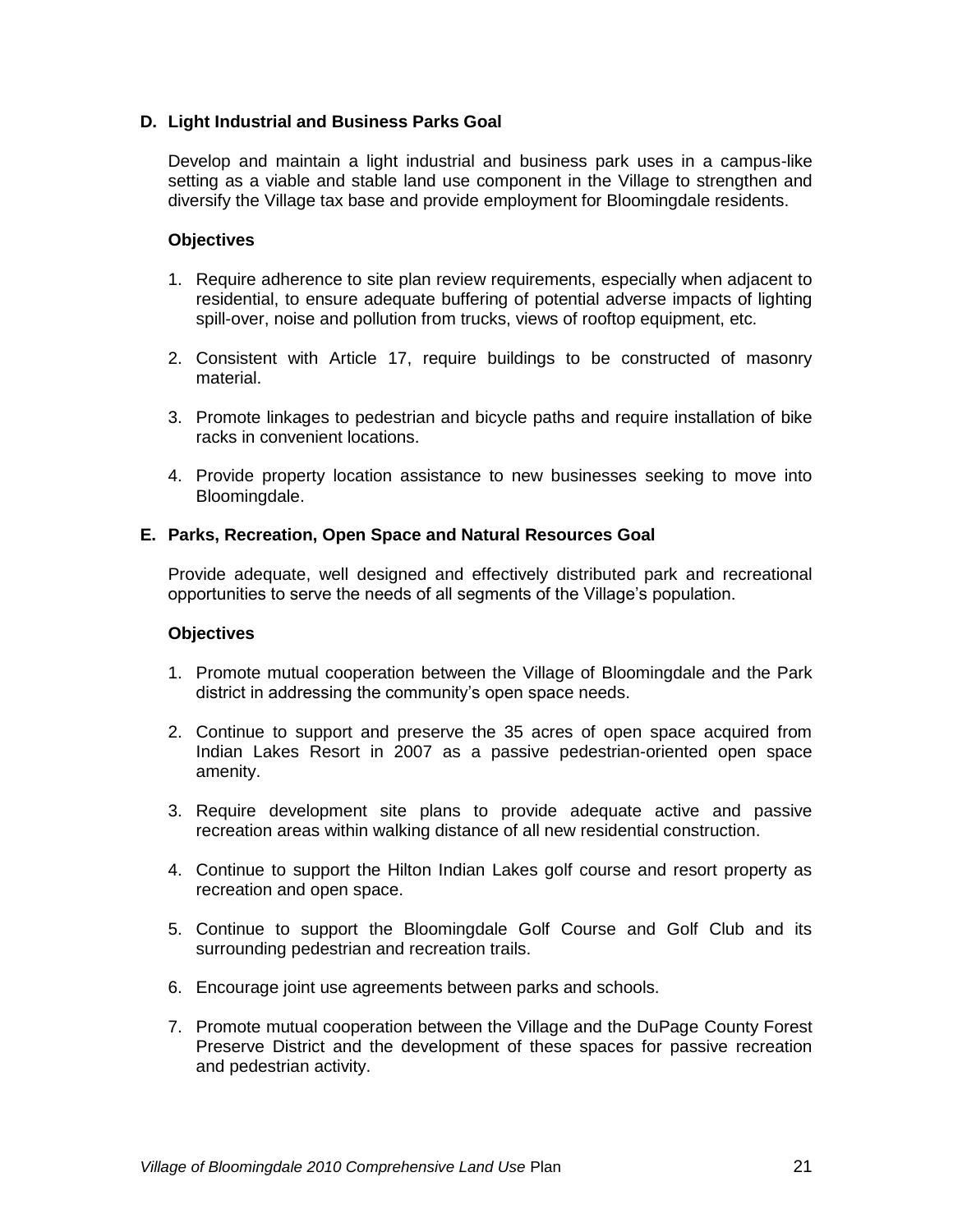8. Continue to expand a recreational pathway system that identifies pedestrian and bicycle linkages from residential areas to parks, forest preserves, schools, shopping, employment concentrations, and the larger regional pedestrian pathway network. Explore available grant opportunities, and request developer contributions where new developments may be able to provide access to this network.

#### <span id="page-25-0"></span>**F. Transportation and Traffic Goal**

Maintain a balanced network of pedestrian and vehicular thoroughfares that provides safe and efficient circulation, encourages land development where appropriate, and protects residential development from adverse traffic impacts to the extent possible.

#### <span id="page-25-1"></span>**Objectives:**

- 1. Minimize the number of curb cuts provided for new development along Bloomingdale's major arterial and collector streets. Encourage cross access easements where possible to minimize the need for curb cuts.
- 2. Recognize that as the population of the Village ages, zoning standards may need to be adjusted to accommodate more persons with limited mobility. For example, the number of parking stalls needed for disabled persons may need to increase. There may also be benefits to providing street signs on certain arterials with interior illumination to aid visibility.
- 3. Require developers to provide for connection or extension of planned streets to adjacent undeveloped properties to create a balanced system and continuity of major arterial streets.
- 4. Foster improvements in public transportation by cooperating with other suburban communities and regional agencies in anticipating future needs and services, especially as they may relate to proving access to the Village's retail destinations.

#### <span id="page-25-2"></span>**G. Village Identity Goal**

Provide a strong and positive image of the Village through landscaping, streetscape improvements, property maintenance, code enforcement, distinctive lighting, and signage.

#### <span id="page-25-3"></span>**Objectives**

- 1. Continue to support and strengthen the Old Town District, as a unique area of small businesses, and possibly eateries and shops, and provide expertise necessary to assist owners and businesses to develop a roadmap to address deterioration, and make viable investment in buildings and infrastructure.
- 2. Maintain the existing quality signage and landscape treatment at the entrances to the Village from the major arterials.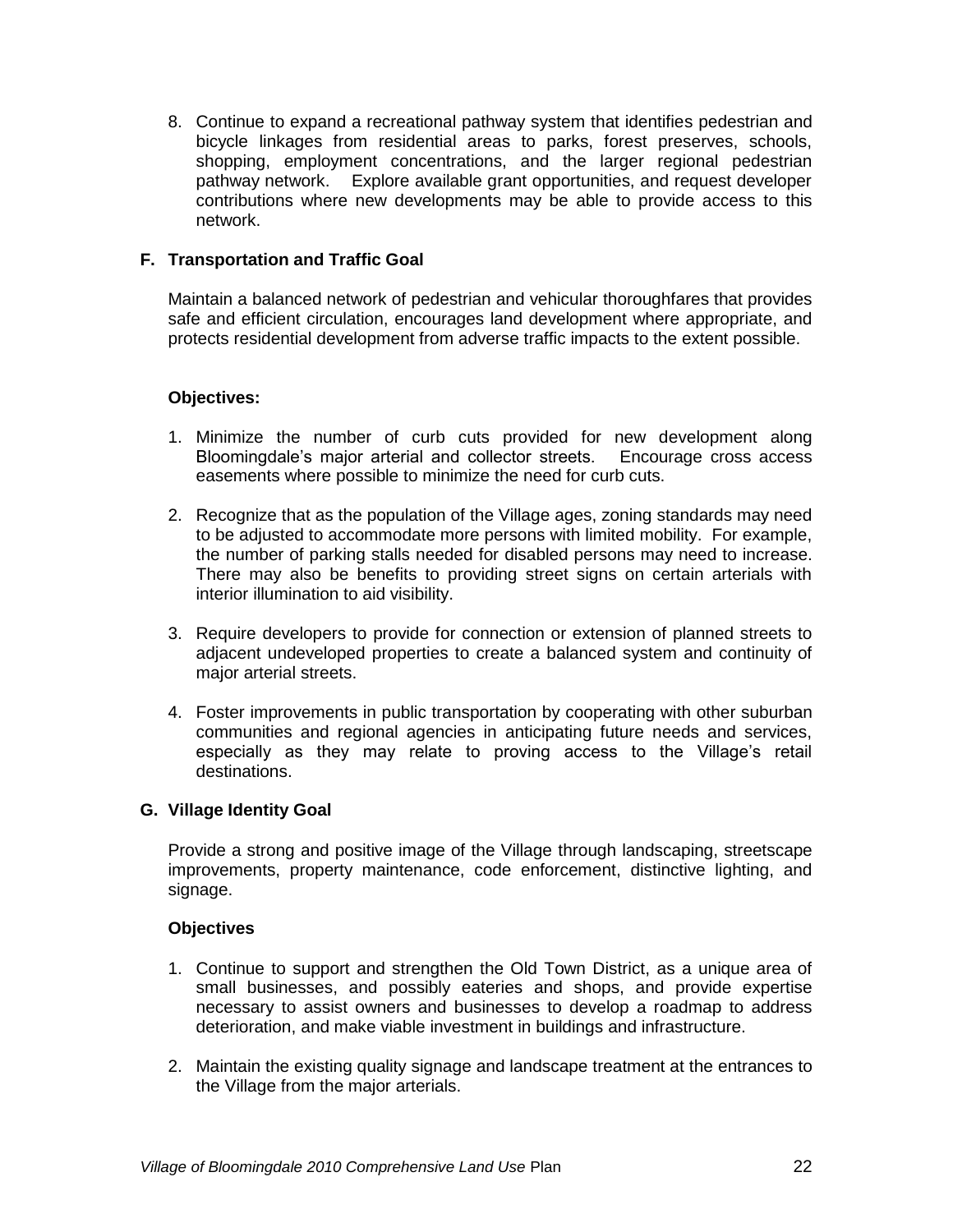- 3. Where regulations allow, provide a coordinated and attractive way-finding signage for major Village attractions, such as Hilton Indian Lakes, Stratford Square Mall, major parks, and municipal buildings. Said signage could relate in style or theme to the existing Village entry-way signs.
- 4. Incorporate sustainable design elements, such as permeable pavement, bioswales, and vegetated filter strips in municipal landscape and paving installations where possible.
- 5. Reinforce the Village identity as a high quality residential and commercial business environment with the construction of a municipal design feature on property the Village owns at the northwest corner of Bloomingdale Road and Lake Street. This feature should be compatible with Old Town, and especially the Old Village School House and Hall nearby to the west on Lake Street. Despite its location on arterials with substantial traffic volumes, it should have pedestrian level appeal, as well as visibility. The feature could consist of a fountain, clock tower, decorative wall with wrought iron style fencing, a dry creek bed, and plantings to camouflage the signal equipment at the corner.
- 6. Continue to be consistent with the overall theme of restraint as articulated in the Village sign ordinance, and determine whether minor changes could be made, especially with temporary signage, which may make it more conducive to business.
- 7. Continue to require developers to relocate overhead utilities as part of site development, or to contribute to a fund to relocate them in the future.

#### <span id="page-26-0"></span>**V. Specific Recommendations for Strategic Locations**

The tables on the following pages examine specific locations, which range in size from a few parcels, to numerous block groups which are candidates for development or redevelopment in the near future. The number assigned to each location corresponds to the Comprehensive Plan Strategic locations map attached at the conclusion of this report.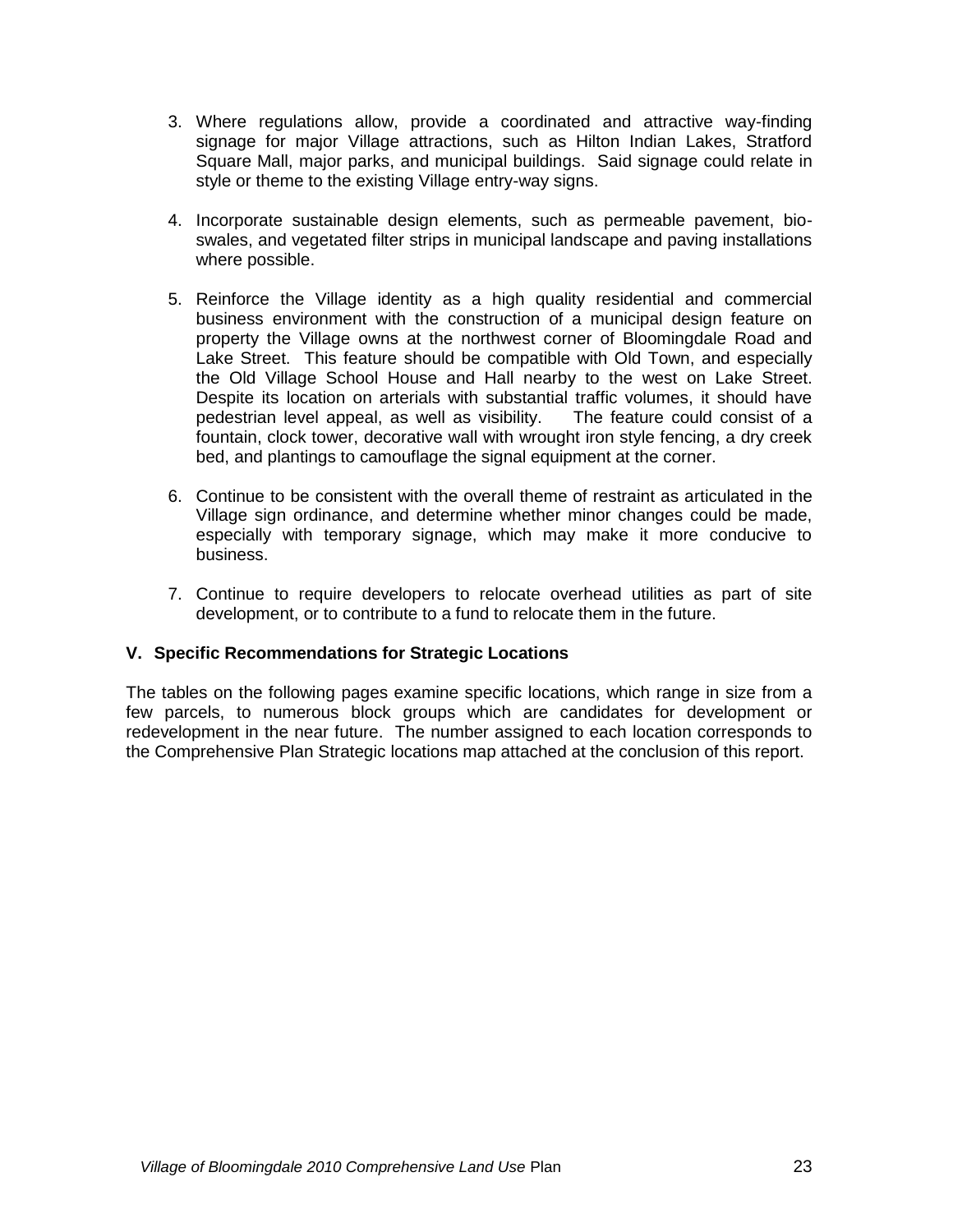|                | <b>Strategic Development Areas and Sites</b>                                                                                         |                                                                                                                                                                                                                                                                                                                                                                                                                                                                                                   |                                                                                                                                                                                                                                                                                                                                                                                                                                                                                                                                                                                                                                                                              |  |  |  |  |  |
|----------------|--------------------------------------------------------------------------------------------------------------------------------------|---------------------------------------------------------------------------------------------------------------------------------------------------------------------------------------------------------------------------------------------------------------------------------------------------------------------------------------------------------------------------------------------------------------------------------------------------------------------------------------------------|------------------------------------------------------------------------------------------------------------------------------------------------------------------------------------------------------------------------------------------------------------------------------------------------------------------------------------------------------------------------------------------------------------------------------------------------------------------------------------------------------------------------------------------------------------------------------------------------------------------------------------------------------------------------------|--|--|--|--|--|
| No.            | <b>Location/Boundaries</b>                                                                                                           | <b>Description/Character</b>                                                                                                                                                                                                                                                                                                                                                                                                                                                                      | <b>Recommended for Future</b>                                                                                                                                                                                                                                                                                                                                                                                                                                                                                                                                                                                                                                                |  |  |  |  |  |
|                | Lake Street on north,<br>both sides of Garden<br>Ave, south to<br><b>Springfield Drive</b>                                           | Includes area east of Village Veneto. Strip<br>commercial along south side of Lake Street.<br>Wetland conditions and flood plain in certain areas.<br>Some new development. Some obsolete land<br>subdivisions, including lots with no street access.<br>Existing recreational path along Lawrence Avenue.                                                                                                                                                                                        | Redevelop Lake Street frontage to standards consistent<br>with Bloomingdale, including limitations on signage, more<br>landscaping in front yard setbacks.<br>Alternate use for Lake Street frontage may be townhomes<br>facing away from Lake Street, density less than 5 units per<br>acre, similar to Village Veneto, with landscaped berms to<br>buffer area to the south. Single family homes appropriate<br>away from Lake Street frontage, with minimum lot size of<br>one-half acre.<br>If feasible, vehicular and pedestrian connectivity should be<br>made with the east side of Villa Veneto. No new vehicular<br>curb cuts should be added to Springfield Drive. |  |  |  |  |  |
| $\overline{2}$ | Gary on the west,<br>Foster on the north,<br>Lawrence on the south,<br>Villa Veneto on the<br>east.                                  | Area some times referred to as Keeneyville. Strong<br>grid street pattern in place, and lots exceeding one<br>acre in size. Diversity of housing styles and age of<br>construction. Existing recreational path along<br>Lawrence Avenue. Major impacts from wetlands<br>and flood plain, and properties owned by Forest<br>Preserve District. Adult uses along Lake Street<br>frontage. Village border agreement with Roselle<br>shows Bloomingdale Lake Street frontage ends at<br>Wheaton Road. | Redevelopment desired to address adult uses on Lake<br>Street. As with area # 1 above, townhomes could be<br>appropriate on Lake Street frontage which could connect to<br>the west side of Villa Veneto.<br>Any new development should respect the strong grid pattern<br>and maintain the larger lot sizes in excess of 40,000 square<br>feet.<br>Tree preservation and replacement, need to provide<br>connections to the existing rec path, will also be important.                                                                                                                                                                                                      |  |  |  |  |  |
| 3              | Undeveloped areas of<br>Foster on the north,<br>Gary on the east,<br>Cloverdale on the west,<br>and Lawrence Avenue<br>on the south. | Some new development has occurred on flag lots.<br>Village has approved a subdivision for four homes<br>at R-1 density with access from Foster, but this has<br>not been built. If built, there are plans for a lift<br>station which would serve a larger area.                                                                                                                                                                                                                                  | Future subdivisions north of Bayview Estates should be<br>single family and reflect larger lot sizes than those which<br>exist at Bayview Estates, similar to that previously approved<br>with minimum R-1 lot sizes of 18,000 square feet or larger.<br>An existing street stub in Bayview Estates could provide<br>internal circulation.                                                                                                                                                                                                                                                                                                                                   |  |  |  |  |  |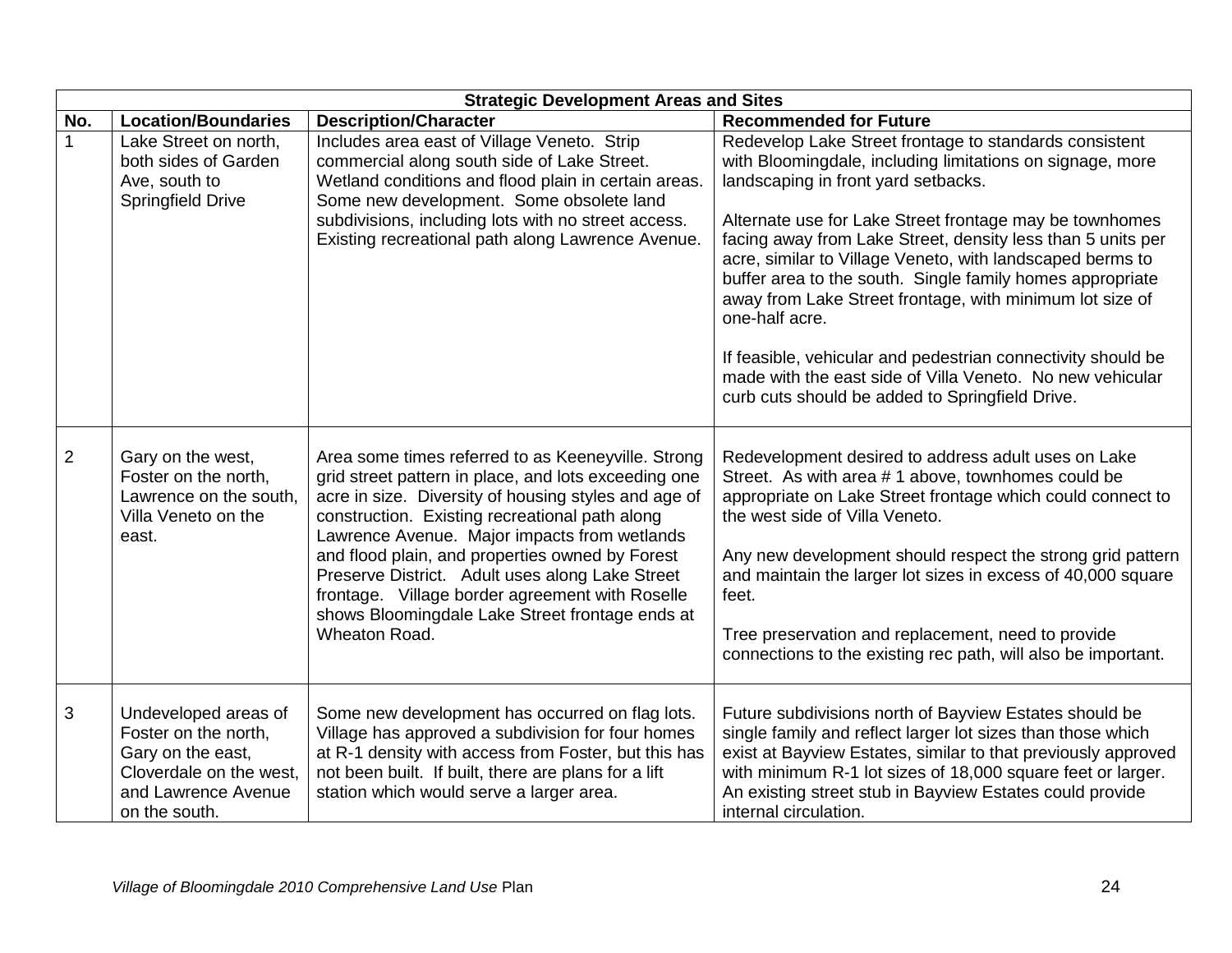|     | <b>Strategic Development Areas and Sites</b>                                                              |                                                                                                                                                                                                                                                                                                                                               |                                                                                                                                                                                                                                                                                                                                                                                                                                                                                                                    |  |  |  |  |  |
|-----|-----------------------------------------------------------------------------------------------------------|-----------------------------------------------------------------------------------------------------------------------------------------------------------------------------------------------------------------------------------------------------------------------------------------------------------------------------------------------|--------------------------------------------------------------------------------------------------------------------------------------------------------------------------------------------------------------------------------------------------------------------------------------------------------------------------------------------------------------------------------------------------------------------------------------------------------------------------------------------------------------------|--|--|--|--|--|
| No. | <b>Location/Boundaries</b>                                                                                | <b>Description/Character</b>                                                                                                                                                                                                                                                                                                                  | <b>Recommended for Future</b>                                                                                                                                                                                                                                                                                                                                                                                                                                                                                      |  |  |  |  |  |
|     |                                                                                                           | Area south of Bayview Estates is vacant land in<br>two parcels. The easternmost is in the Village, is<br>zoned B-2, and is heavily wooded. The<br>westernmost parcel is unincorporated.                                                                                                                                                       | Flag lot conditions should be eliminated, if possible.<br>Connections to the rec path along Lawrence should be a key<br>element of any new development in this area.                                                                                                                                                                                                                                                                                                                                               |  |  |  |  |  |
|     |                                                                                                           | The Village rec path is shared with the Lawrence<br>Avenue roadway and is so indicated with signage.                                                                                                                                                                                                                                          | Lawrence Avenue development should be compatible with<br>development of area along the south side of Lawrence. This<br>area may have potential for smaller professional offices, or<br>office condos. Alternate possibility of low-density<br>townhomes clustered to preserve a maximum amount of<br>trees and preserve character of area leading into Mallard<br>Lakes Preserve.                                                                                                                                  |  |  |  |  |  |
| 4   | Lawrence Avenue on<br>the north, Gary Avenue<br>on the east, and Thorn<br>Road on the west.               | Area contains 15 acres with a former fishing lake in<br>the center, with wetlands and/or flood plain<br>bordering to the south. Several smaller riparian<br>areas in the northwest corner of this area. Smaller,<br>older residences on several parcels, and some<br>salvage operation, or truck parking occurs on the<br>area with the Lake. | Wetland, floodplain, and otherwise riparian characteristics of<br>site need to be established before development potential<br>can be determined. Area should be developed as an<br>assemblage. May have single user potential if office, or<br>foundation. Access from the east should use internal<br>circulation route which extends from existing curb cut for<br>Meijer and the Meijer gas station. Berm and landscaping<br>should continue along Gary and Lawrence similar to that<br>which exists at Meijer. |  |  |  |  |  |
| 5   | Both sides of Madsen<br>Drive, north of Chicago<br><b>Central &amp; Pacific</b><br>Railroad right of way. | Vacant property in the Bloomingdale Corporate<br>Center business park. Area zoned BP - Business<br>Park District of 75 Acres or More. Currently vacant<br>land.                                                                                                                                                                               | Should be developed as business park uses per the<br>approved plans. Madsen Drive should contain berms and<br>landscaping, with setbacks at least 60 feet. Loading should<br>be buffered from view of residential to the north, and<br>passersby on Madsen by wing-walls and landscaping.<br>Wetland should be maintained consistent with standards.                                                                                                                                                               |  |  |  |  |  |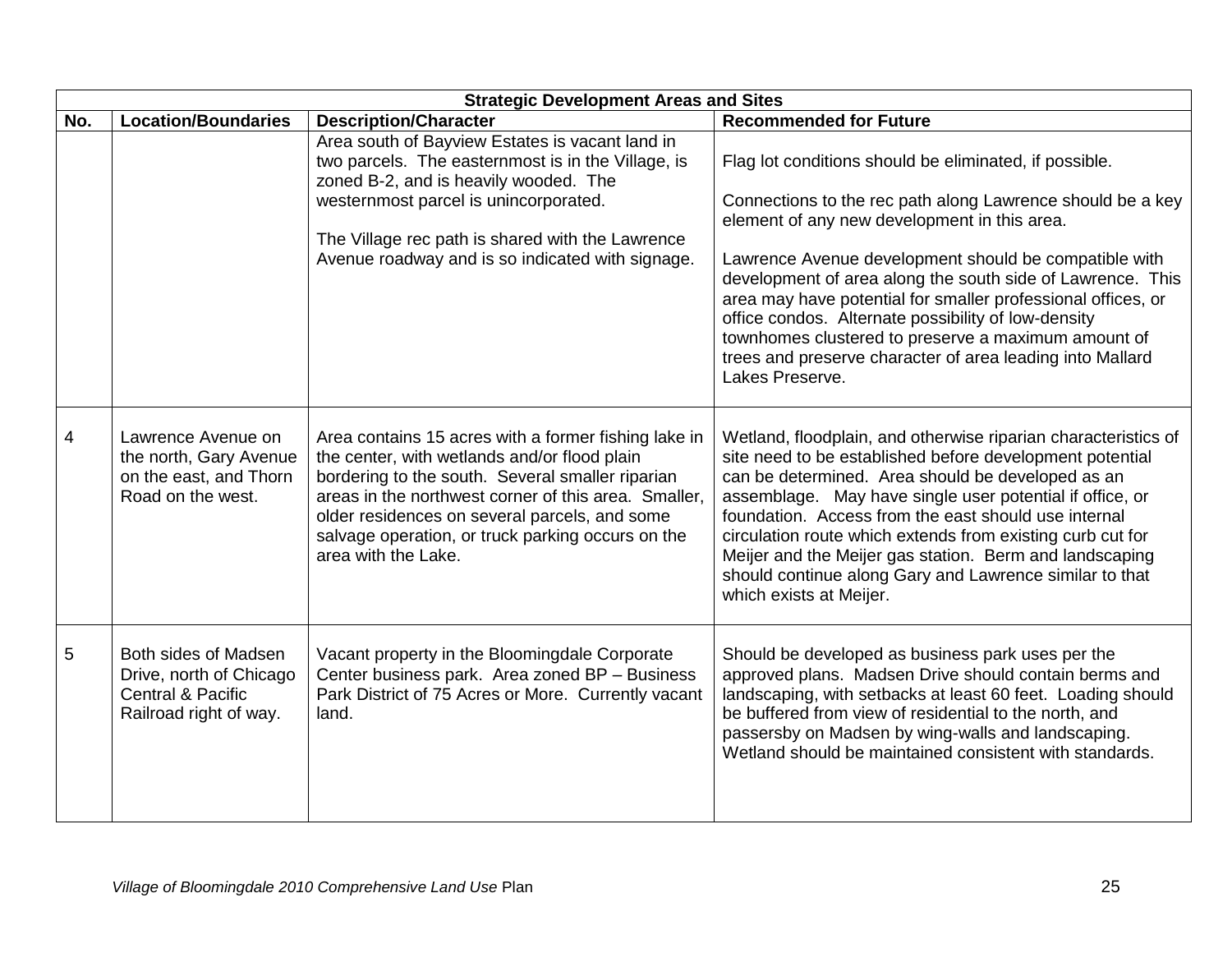|                | <b>Strategic Development Areas and Sites</b>                                                                                 |                                                                                                                                                                                                                                                                                                                                                   |                                                                                                                                                                                                                                                                                                                                                                                                                                                                                                   |  |  |  |  |  |  |
|----------------|------------------------------------------------------------------------------------------------------------------------------|---------------------------------------------------------------------------------------------------------------------------------------------------------------------------------------------------------------------------------------------------------------------------------------------------------------------------------------------------|---------------------------------------------------------------------------------------------------------------------------------------------------------------------------------------------------------------------------------------------------------------------------------------------------------------------------------------------------------------------------------------------------------------------------------------------------------------------------------------------------|--|--|--|--|--|--|
| No.            | <b>Location/Boundaries</b>                                                                                                   | <b>Description/Character</b>                                                                                                                                                                                                                                                                                                                      | <b>Recommended for Future</b>                                                                                                                                                                                                                                                                                                                                                                                                                                                                     |  |  |  |  |  |  |
| 6              | North side of Army<br>Trail Road, east of<br>Costco, south of<br>railroad, and west of<br><b>American Chartered</b><br>Bank. | About 5 acres, currently a vehicle repair facility,<br>including truck repair. Also offers seasonal storage<br>to recreational vehicles. Currently two curb cuts on<br>Army Trail Road.                                                                                                                                                           | With connecting easement to the American Chartered Bank<br>property to the east, the property may avail itself of access<br>to a signal on Army Trail Road and Merbach Drive. Given<br>recent developing retail uses to the south, and Costco and<br>Staples to the west, there may be potential for some retail<br>development at this site. A single tenant user may be better<br>able to utilize the site configuration which has narrow<br>frontage on Army Trail Road relative to the depth. |  |  |  |  |  |  |
| $\overline{7}$ | Old Gary Ave., north of<br>Army Trail Road.                                                                                  | --Much of area in flood plain, especially on the east<br>side of Old Gary. Access onto Army Trail Road<br>would be a concern for a major redevelopment.<br>--Existing older homes have character and possible<br>significance.                                                                                                                    | Extensive flood plain limits potential. For anything OTHER<br>than single family, or professional offices in one of the<br>existing small buildings, or perhaps a replacement building<br>on the existing lot, an assembly would be needed. Possible<br>for development on west side to be compatible with business<br>park to the west, perhaps connection could be made to<br>Brighton Way with well integrated, comprehensive plan,<br>including assemblage.                                   |  |  |  |  |  |  |
| 8              | Stratford<br>Commons<br>Knollwood,<br>area<br>Springfield, Ring Road                                                         | --Conceptual site plan adopted by Village in 2000<br>for mixed use-professional office/entertainment<br>area.<br>--Since then, Courtyard & Residence Inn have<br>been built.<br>Bloomingdale Walk condos approved for 90 units,<br>but remain unbuilt. Redevelopment has occurred<br>on property adjacent to the south (Qdoba/Five<br>Guys, etc.) | --Available land would allow for much of the 2000 vision to<br>be implemented, though market currently limits potential.<br>Bloomingdale Walk area need not remain residential. Any<br>residential should be owner occupied.<br>-- Impact on apartments on east side of Springfield would<br>need to be considered, and there would need to be<br>extensive buffering on Springfield Drive.                                                                                                       |  |  |  |  |  |  |
| 9              | "Canoe Parcel" - west<br>side Springfield,<br>between Ent. 2 & 3                                                             | Currently open space, between Bloomingdale Walk<br>townhomes to the north, and Glen Ellyn Clinic to<br>the south, Stratford Mall to the west, and<br>townhomes to the east. Village previously has<br>rejected petition for multi-story condo on site.                                                                                            | Challenges to development. Could remain open space, or<br>small scale professional office, or foundation offices. No<br>entrances from Springfield.                                                                                                                                                                                                                                                                                                                                               |  |  |  |  |  |  |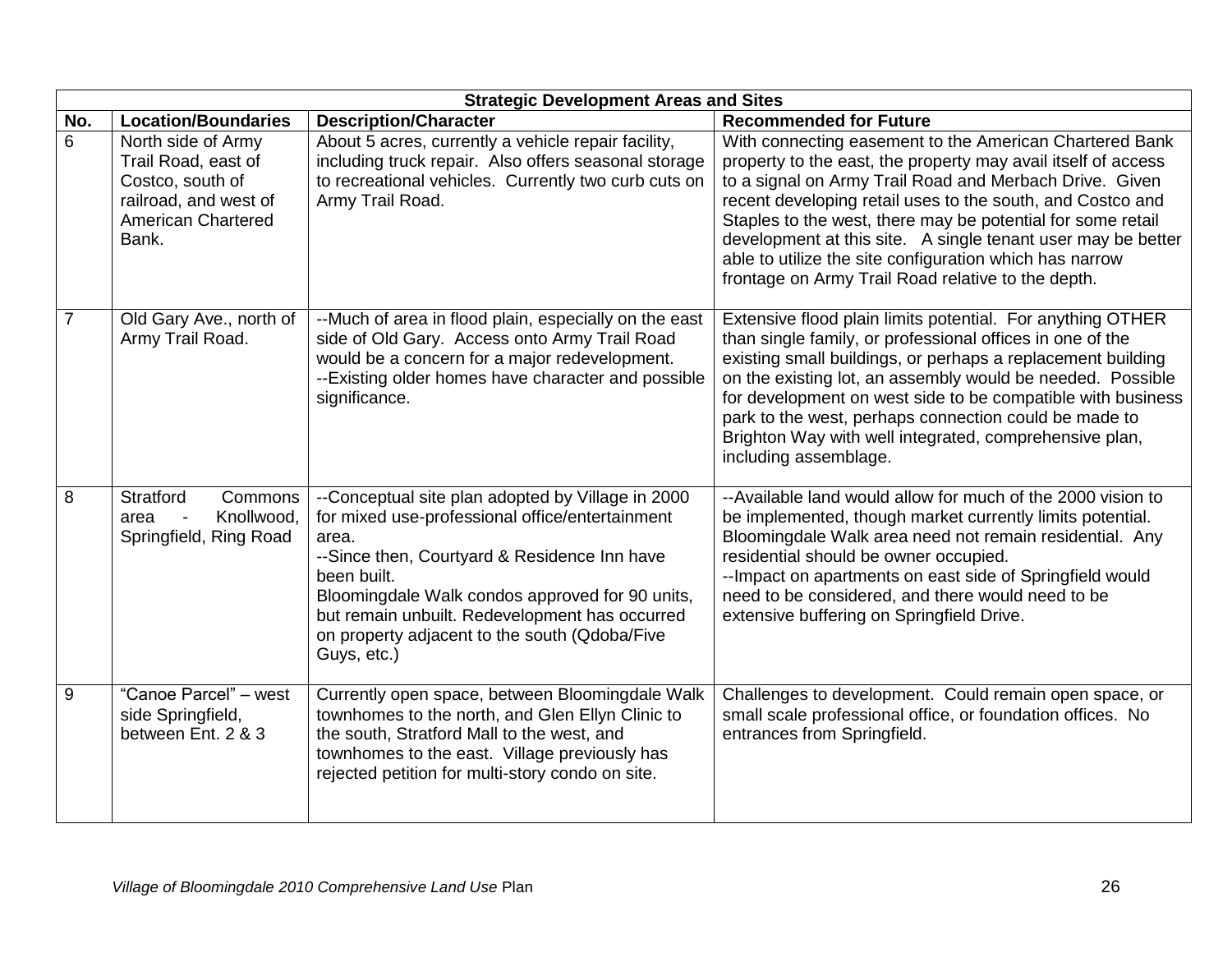|                 | <b>Strategic Development Areas and Sites</b>                                                                                                          |                                                                                                                                                                                                                                                                     |                                                                                                                                                                                                                                                                         |  |  |  |  |  |
|-----------------|-------------------------------------------------------------------------------------------------------------------------------------------------------|---------------------------------------------------------------------------------------------------------------------------------------------------------------------------------------------------------------------------------------------------------------------|-------------------------------------------------------------------------------------------------------------------------------------------------------------------------------------------------------------------------------------------------------------------------|--|--|--|--|--|
| No.             | <b>Location/Boundaries</b>                                                                                                                            | <b>Description/Character</b>                                                                                                                                                                                                                                        | <b>Recommended for Future</b>                                                                                                                                                                                                                                           |  |  |  |  |  |
| 10              | Uninc. DuPage County,<br>east of Schmale, ss<br>Army Trail Rd., along<br>Cavalry Drive.                                                               | Area intensely used for contractor headquarters<br>and storage, including heavy equipment. Storage<br>areas unpaved.                                                                                                                                                | Goal is for redevelopment, which could include additional<br>property to the east, and ultimate use as a business park.                                                                                                                                                 |  |  |  |  |  |
| 11              | Uninc. DuPage County,<br>east of Glen Ellyn,<br>south of<br>Army Trail<br>Rd.                                                                         | Area to the south has been redeveloped for<br>business park (NOW Food and Bi-Link). Car Wash<br>has been upgraded in appearance. Church<br>adjacent on east, with 2 properties on Army Trail<br>Road remaining as residential. Area surrounds the<br>Shell Station. | Frontage on Army Trail could remain single family, given<br>setback from the street. Institutional (church), low impact<br>commercial or retail will need to be buffered from more<br>intense commercial uses on the south, and gas station at<br>corner.               |  |  |  |  |  |
| 12 <sup>°</sup> | North side of Army<br>Trail Road wrapping to<br>the east side of Glen<br>Ellyn, uninc. DuPage<br>County                                               | Alden Gardens assisted living constructed. Much of<br>area in flood plain.                                                                                                                                                                                          | Well buffered residential uses most compatible. 1998<br>Densities should be reduced to better reflect current pattern.<br>No more than 2 DU/Acre. Flood plain issues will continue to<br>affect some areas, especially at Army Trail Road and<br>Brookdale.             |  |  |  |  |  |
| 13              | Southside Army Trail<br>between Valley<br>Rd.<br>View & Creekside.                                                                                    | Previously planned for commercial warehouse,<br>retail, and, to the south, high density residential.<br>Much of area to the south and west in flood plain<br>and wetland, and owned by DuPage County and<br>Forest Preserve.                                        | If redeveloped, area could be low-impact commercial/retail<br>on Army Trail Road frontage. Area to the south should<br>capitalize on open space amenities, and contain pedestrian<br>connections. Could be residential or office, or high quality<br>business park use. |  |  |  |  |  |
| 14              | <b>Both sides Walter Drive</b><br>north of Amy Trail<br>Road.                                                                                         | Forest Preserve holdings border area to the north.<br>Property at west side of Walter owned by DuPage<br>County. Property on the east side vacant, former<br>nursery and landscape storage.                                                                         | Given buffering from residential to the north, a property<br>assembly could result in parcel appropriate for a single use<br>retail. Multi tenant retail, or strip center, should be<br>discouraged, as should higher density residential.                              |  |  |  |  |  |
| 15              | Both sides of Walter<br>Drive, starting at Forest<br>Preserve to the south,<br>extending northward<br>nearly to Juliana, and<br>east to Medinah Road. | Currently large lot single family, in unincorporated<br>DuPage County. Considerable flag lot development<br>on west side. Residential character mixed, from<br>new to older, various sizes and styles.                                                              | If there is assembly and redevelopment, gross density<br>should remain low, and not exceed 2 DU/acre. Wetland will<br>need to be taken into account to the east. Connection<br>should be made to Forest Preserve                                                        |  |  |  |  |  |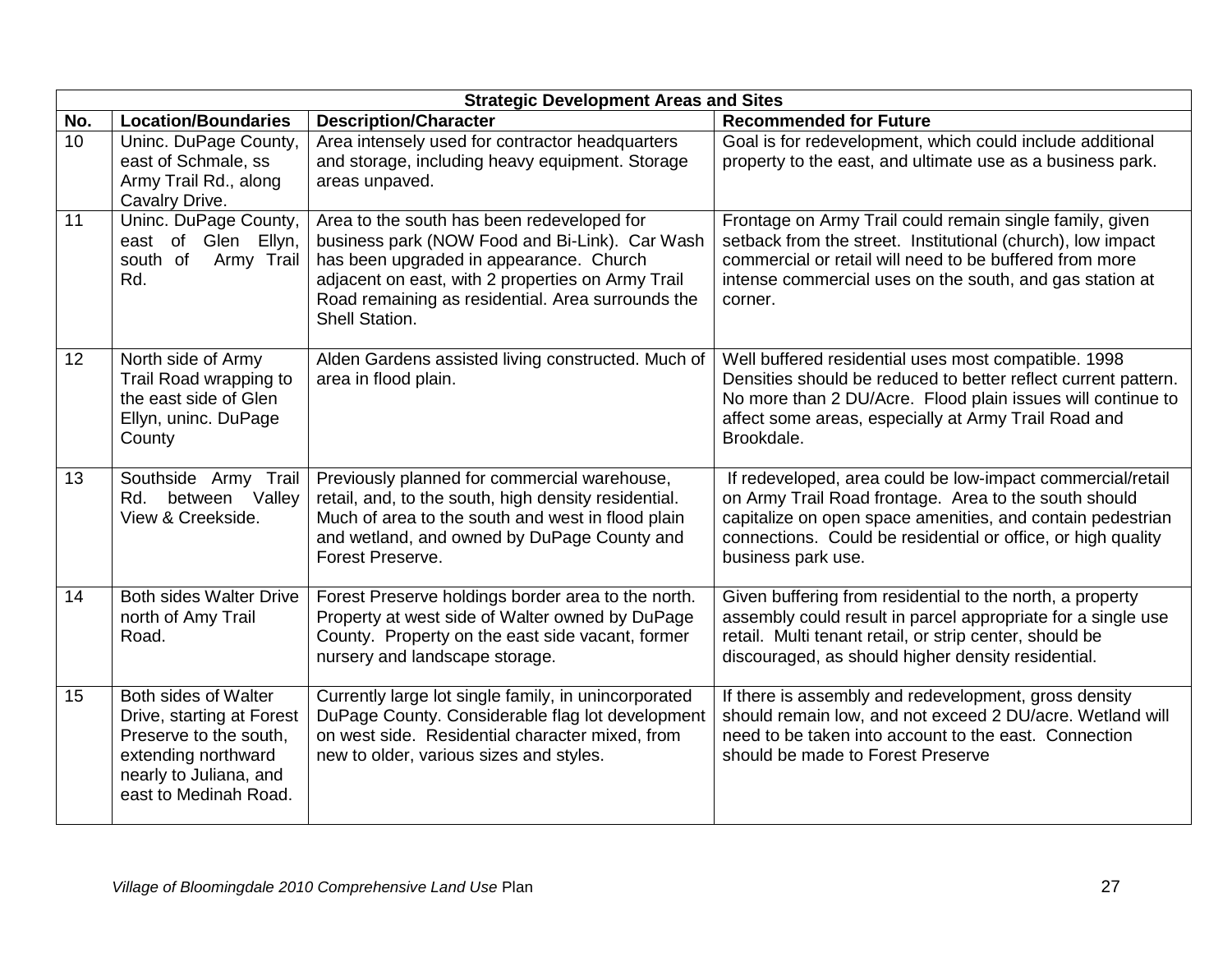|     | <b>Strategic Development Areas and Sites</b>                                                                          |                                                                                                                                                                                                                                                                                                                                                  |                                                                                                                                                                                                                                                                                                                                                                                           |  |  |  |  |  |
|-----|-----------------------------------------------------------------------------------------------------------------------|--------------------------------------------------------------------------------------------------------------------------------------------------------------------------------------------------------------------------------------------------------------------------------------------------------------------------------------------------|-------------------------------------------------------------------------------------------------------------------------------------------------------------------------------------------------------------------------------------------------------------------------------------------------------------------------------------------------------------------------------------------|--|--|--|--|--|
| No. | <b>Location/Boundaries</b>                                                                                            | <b>Description/Character</b>                                                                                                                                                                                                                                                                                                                     | <b>Recommended for Future</b>                                                                                                                                                                                                                                                                                                                                                             |  |  |  |  |  |
| 16  | Scattered properties<br>collectively on the east<br>side of Medinah Road<br>from Juliana to just<br>north of Erie Dr. | Currently a mix of single family on large lots,<br>extending northward to higher end townhomes.                                                                                                                                                                                                                                                  | Low density single family pattern should continue. Important<br>to retain integrity of frontage at 100 feet. Wetland and<br>floodplain to the east constrain depth, and potential for<br>redevelopment.                                                                                                                                                                                   |  |  |  |  |  |
| 17  | North side of Lake<br>Street and east side of<br>Circle Drive.                                                        | Currently a long-vacant gas station at the corner, a<br>strip retail center, adjacent to the east, and a sheet<br>metal fabricating operation to the north. Lack of<br>cross access easements with existing lot<br>configuration complicate prospects for<br>redevelopment. Flood plain exists over much of<br>the eastern portion of this area. | Best option is for an assembly and consolidation for an<br>integrated planned development, possibly mixed residential<br>and low-impact commercial. Need to respect residential<br>uses to the north and east. Should tie into existing<br>pedestrian linkages to the east. Also, it may be possible for<br>the existing stream-bed, which is in the flood plain, to be re-<br>meandered. |  |  |  |  |  |
| 18  | Northwest corner of<br>Lake Street and<br>Bloomingdale Road.                                                          | Vacant lot owned by Village. Utility junction boxes<br>at corner, evergreen landscaping to buffer<br>townhome uses adjacent to the northwest. Medical<br>offices adjacent to the west. Retail commercial to<br>the east.                                                                                                                         | Vacant parcel is in the center of Bloomingdale Old Town<br>area, and is a very visible crossroads. Potential for<br>development with municipal feature, such as fountain,<br>natural landscape, clock-tower, etc. Should be compatible<br>with Old Town, and possibly be integrated with old Village<br>Hall to nearby to the west.                                                       |  |  |  |  |  |
| 19  | North side of Lake<br><b>Street between North</b><br>Maple on the east and<br>Rosedale Ave. on the<br>west.           | Old Town Bank is adjacent on the west. One lot on<br>the west contains seven small frame buildings with<br>small commercial office tenants, also a cell-phone<br>tower. The eastern-most lot has an auto-body<br>shop. New single family homes are to the north.                                                                                 | Best option is for assembly, and redevelopment for<br>professional offices. Senior congregate apartments<br>opposite on south side of Lake Street may create demand<br>for more professional services. Development plans should<br>include plans for pedestrian linkage to Rosedale and Forest<br>Preserve.                                                                               |  |  |  |  |  |
| 20  | South side of Lake<br>Street from just west of<br>William Way to<br>Rosedale.                                         | Currently vacant and heavily wooded. Adjacent to<br>townhomes to the south, and Alden Horizon on the<br>east.                                                                                                                                                                                                                                    | Development should tie into Alden Horizon so that access to<br>the signal at Rosedale can be obtained. Possible potential<br>for high-end townhomes which face south, so that Lake<br>Street frontage can be heavily buffered.                                                                                                                                                            |  |  |  |  |  |
| 21  | West side of Rosedale,<br>north of Township to<br>Village boundary limit<br>with Roselle.                             | Currently unincorporated, and a mix of large lot<br>single family homes.                                                                                                                                                                                                                                                                         | Maintain large lot single family character. Lots should not be<br>smaller than R-1, at 18,000 - 20,000 SF.                                                                                                                                                                                                                                                                                |  |  |  |  |  |